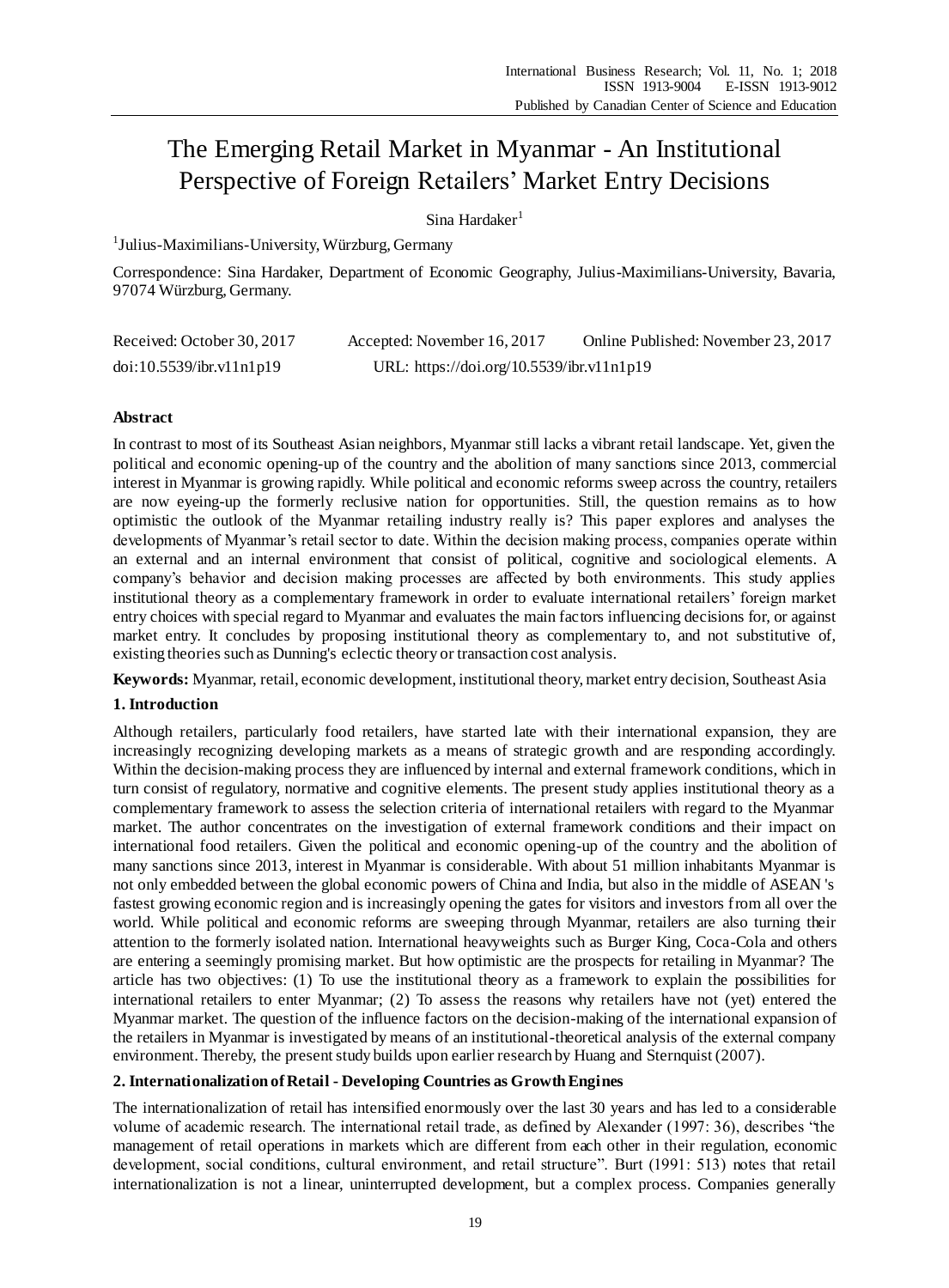<u>.</u>

prefer markets with high attractiveness, low risk and high probability of a competitive advantage. The key issues raised by companies concerned with regard to international expansion include not only the point of entry (market entry into a particular country), but the entry mode (how should the market be entered) and the date of entry (when should the market be entered). While Zentes et al. (2011) distinguish between four basic types of international retailing (1) domestic market orientation, (2) global orientation, (3) multinational orientation, and (4) globalization, Sternquist (1997), in his study of the expansion of US retailers, chooses two types of internationalization strategies. Firstly, the global expansion model, under which no significant changes are made. Secondly, the multinational expansion model in the context of which retailing concepts are correspondingly modified and thus adapted to the cultural differences of the respective country. Traditionally, the different forces that move a company to expand are classified as push or pull factors. These factors include, among others, cultural proximity, market size and geographic distance, but also the saturation of the home market (Sternquist 1997). Salmon and Tordjman's (1989) classification includes a third retail strategy. The investment strategy describes the purchase of an existing retailer in the non-domestic market in the case of isolated development of the various markets.

While the internationalization of the retail sector is not a new phenomenon (Coe & Lee 2006), the breadth and speed of expansion into new markets has been unprecedented over the past ten years. The internationalization of trade has intensified and this trend will undoubtedly continue (Wang & Zhang, 2005; Dawson & Mukoyama, 2014a). In view of the importance of the sector and the number of companies involved, the internationalization process in food retailing has nevertheless occurred much later than in the processing industry (Vida et al., 2000; Huang & Sternquist, 2007; Zhen, 2007). This is confirmed by Corstjens and Lal's assertion that "*[s] ome industries clearly cannot travel across borders as well as others,*" and the fact that food retailing is dominated by local actors in most countries. However, food retailers are often exposed to very limited growth prospects in their home markets (Gielens & Dekimpe, 2002; Dawson & Mukoyama, 2014b). Traill (2006), who examines the rapid global rise in supermarkets, indicates significant growth in countries opening their market and increasing their gross domestic product, both factors which apply to the Myanmar market. Emerging markets are playing an increasingly important role in the internationalization of retail. The annual Global Retail Development Index (GRDI) of the consulting company A.T. Kearney makes this clear:

"*A lot has changed since we published the first A.T. Kearney Global Retail Development Index™ (GRDI)* <sup>1</sup> 1*5 years ago, but one thing has been fairly constant: Retail in developing countries has seen excellent growth. While the developing world population has grown 21 percent to 6.2 billion, retail sales in those markets have increased more than 350 percent and now represent more than half of total global retail sales.*" (A.T.Kearney, 2016: 1)

As a result, the retail trade in emerging markets presents a frequently analyzed subject in research literature (eg. Coe & Wrigley, 2007: 341; Reinartz et al., 2011: 53f; Tandon et al., 2011: 327; Swoboda et al., 2012). In his study, Coe (2004: 1571) emphasizes the geographic expansion of internationalization, pointing particularly to the growth regions in Latin America and Southeast Asia. There are a number of reasons for these spatial shifts. While some factors are linked to previous experiences in the internationalization process, others are directly linked to the emerging markets themselves (Reardon et al., 2007a: 401f .; Sakarya et al., 2007: 213; Senauer & Reardon, 2011: 282), which is characterized by an increasing degree of economic liberalization, a rising urbanization rate, weaker competition and a new emerging middle class (Cavusgil et al., 2013: 2f.), factors which also apply to the Myanmar market.

The top 100 leading retailers in developed countries earn 36% of their revenues in emerging markets, although these markets represent only 17% of the global gross domestic product (GDP) (Atsmon et al., 2012: 3), thus underlining the argument for large growth opportunities. Alexander and De Lira e Silva (2002: 300) call geopolitics, economics and conditions of competition as fundamental drivers of the changing geographical areas of interest of international expansion. In their study "The supermarket revolution of developing countries" Reardon et al. (2007a: 407f.) as well as Senauer and Reardon (2011: 276f.) differentiate four different diffusion waves. The first wave lasted from the beginning to the middle of the 1990s and started mainly in South America and East Asia, outside of China and Japan. The second wave (mid to late 1990s) occurred in Mexico, in many

<sup>&</sup>lt;sup>1</sup>The GRDI classifies the top 30 developing countries for trade investment, based on several macroeconomic and retail - specific variables on a 0 to 100 point scale - the higher the rank the higher the urgency to enter the market. The countries are selected from 200 developing countries on the basis of criteria such as country risk, population and wealth. GRDI points are based on four variables: (1) land and business risks; (2) market actress; (3) market saturation and (4) time pressure (A.T. Kearney, 2016: 2).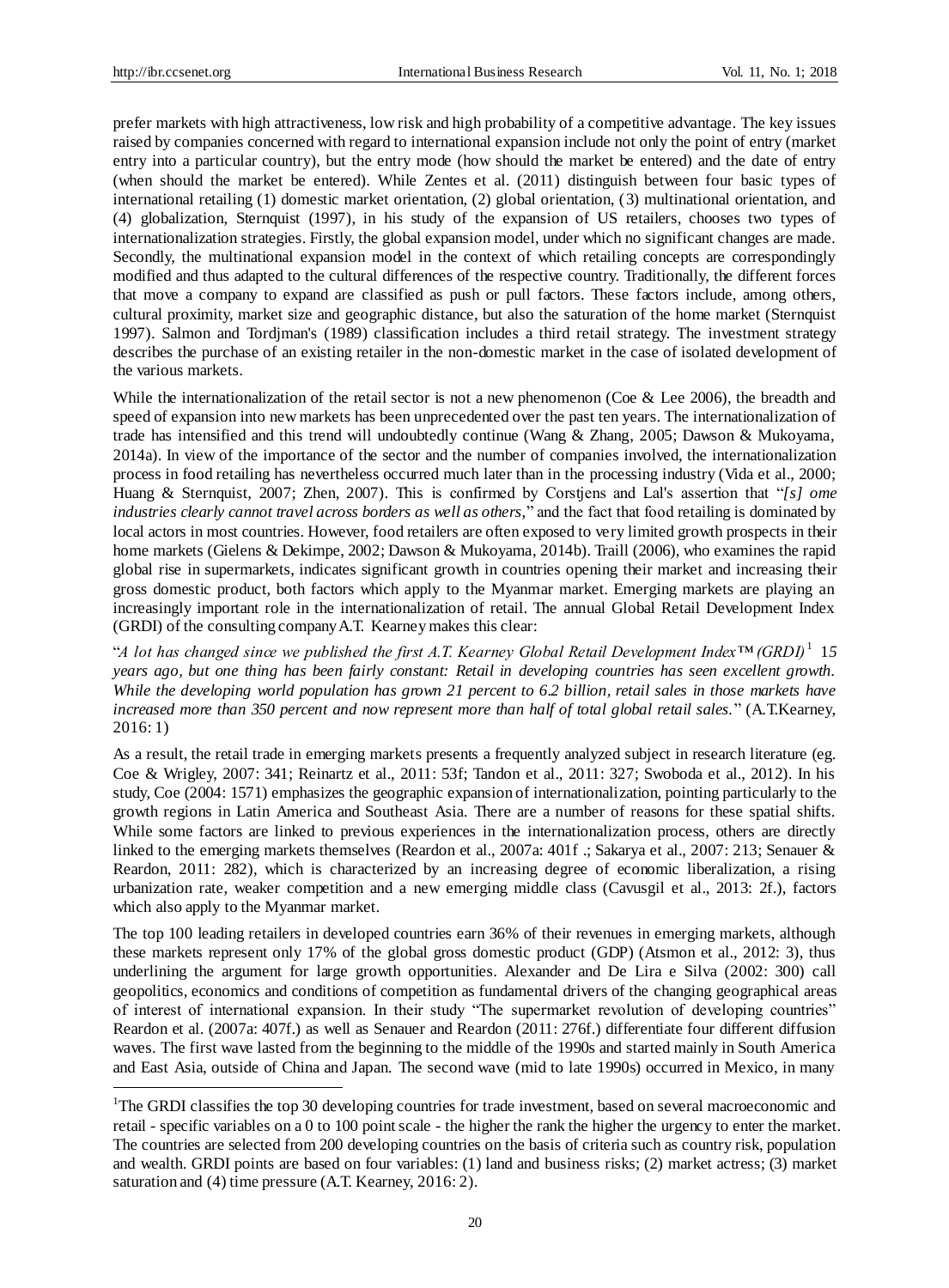parts of Southeast Asia, southern and central Europe, and Central America, while the third wave (early 2000s) spread to many African countries as well as Central and South America, India, Russia and China. Beginning in the middle of 2000, the authors describe an emerging fourth wave in currently less industrialized countries such as Cambodia, Bolivia and sub-Saharan Africa. Several studies of retail internationalization exist for emerging markets such as Tunisia (Amine & Tanfous, 2012), Turkey and Morocco (Codron et al., 2004; Appel, 2014), South Africa (D'Haese & Van Huylenbroeck, 2005), Latin American countries such as Chile (Faiguenbaum et al., 2002; Reardon et al., 2007b), the four BRIC nations of Brazil (Alexander & De Lira and Silva, 2002), Russia (Lorentz & Hilmola, 2008), India (Reardon & Gulati, 2008; Akther & Equbal, 2012) and China (Cao & Pederzoli, 2013; Hardaker, 2017), the East Asian region as a whole (Larke, 2006), as well as a variety of South Asian states such as Vietnam (Hagen, 2002; Maruyama & Trung, 2007; FIiguié & Moustier, 2009; Nguyen et al., 2013) and Malaysia (Hassan et al., 2013). As far as Myanmar's retail trade is concerned, no academic studies exist to current knowledge of the author.

According to A.T. Kearneys GRDI developing and emerging countries remain the main growth engine in the retail sector. The world's leading food retailers are therefore concentrating their expansion plans on these growth markets. Walmart is pushing forward its development in China and Mexico, while Carrefour is accelerating the expansion of its stores in various markets such as Brazil and the Middle East, as well as opening shops in Qatar and Kenya. Tesco is planning to expand in India, and Metro is also working on the Russian market and continuing to focus on China (IGD, 2014).

The first three places of the GDRI 2016 are held by China, India and Malaysia. In particular, Asian markets demonstrate a high attractiveness for retailers and potential investors (A.T. Kearney 2016: 2). Even though Myanmar is not yet mentioned in the GRDI, the Myanmar market can currently be classified - according to the author - at the beginning of the introductory phase.

Nevertheless, the internationalization process of retailers is not always successful. On the contrary, food retailers often encounter great difficulties in realizing the potential when entering new markets. Very often, the retailer's market share is relatively small compared to the home market. In some cases, companies have to acknowledge their failures by leaving the market entirely. These market divestments have led to a sharp increase in academic literature discussing this phenomenon (Alexander & Quinn, 2002; Burt et al., 2004; Palmer, 2004; Alexander et al., 2005). Nevertheless, the internationalization of retailers continues to grow. Although the Myanmar market is characterized by a very low degree of internationalization and a strong fragmentation, international retailers are increasingly showing their interest in entering the market. Consequently, the decision-making process of a retailer whether or not to enter the Myanmar market is an essential factor when analysing reasons for the current increasing internationalization of the retail landscape in Myanmar and its future. The country's environment needs to be analyzed in terms of regulatory, normative and cognitive elements to explain its impact on the behavior of a company.

## **3. Theoretical Framework: Institutional Theory**

Earlier research often uses the eclectic theory of Dunning (1977, 2003) and the transaction cost analysis (Williamson 1979, 1981) as an explanatory approach of the internationalization of firms. Concerns about the explanatory boundaries of these theories were, inter alia, expressed by Huang and Sternquist (2007) who propose and apply the theory of institutions as a useful and complementary explanation for the decision-making process of firms abroad. King et al. (1994: 141) define an institution as "*any standing social entity that exerts influence and regulation over other social entities*". In their research, institutions are considered as the combination of government and social context, leading to the employment of two mature models, namely King et al.'s (1994) institutional framework and DiMaggio and Powell's (1983) institutional isomorphism. Since the 1970s, institutional theory continues to represent a prevailing and dynamic theoretical tradition (Lounsbury & Beckman, 2015), emphasizing "*the relationship between organizations and the environment*" (Huang & Sternquist, 2007: 614). Scott (1995: 33), offering a widely renowned definition of institutions, describes the latter as consisting "*of cognitive, normative, and regulative structures and activities that provide stability and meaning to social behavior. Institutions are transported by various carriers – cultures, structures, and routines – and they operate at multiple levels of jurisdiction*." Consequently, companies need not only capital, knowledge, material, etc., but also depend on the acceptance of the society in which they operate. This is especially crucial when companies are changing spatially and expanding. These changes, driven by globalization, influence the institutional context in a new and diverse way through differing markets and intercultural contexts. When deciding for a new country, it is essential for the company not only to adapt to the new market environment, but also to the institutional environment. Each of these elements (regulatory, normative, cognitive), as shown in Figure 1, form a basis for legitimacy - a condition that reflects the consistency with rules or laws, normative support, or cultural orientation (Scott, 1995).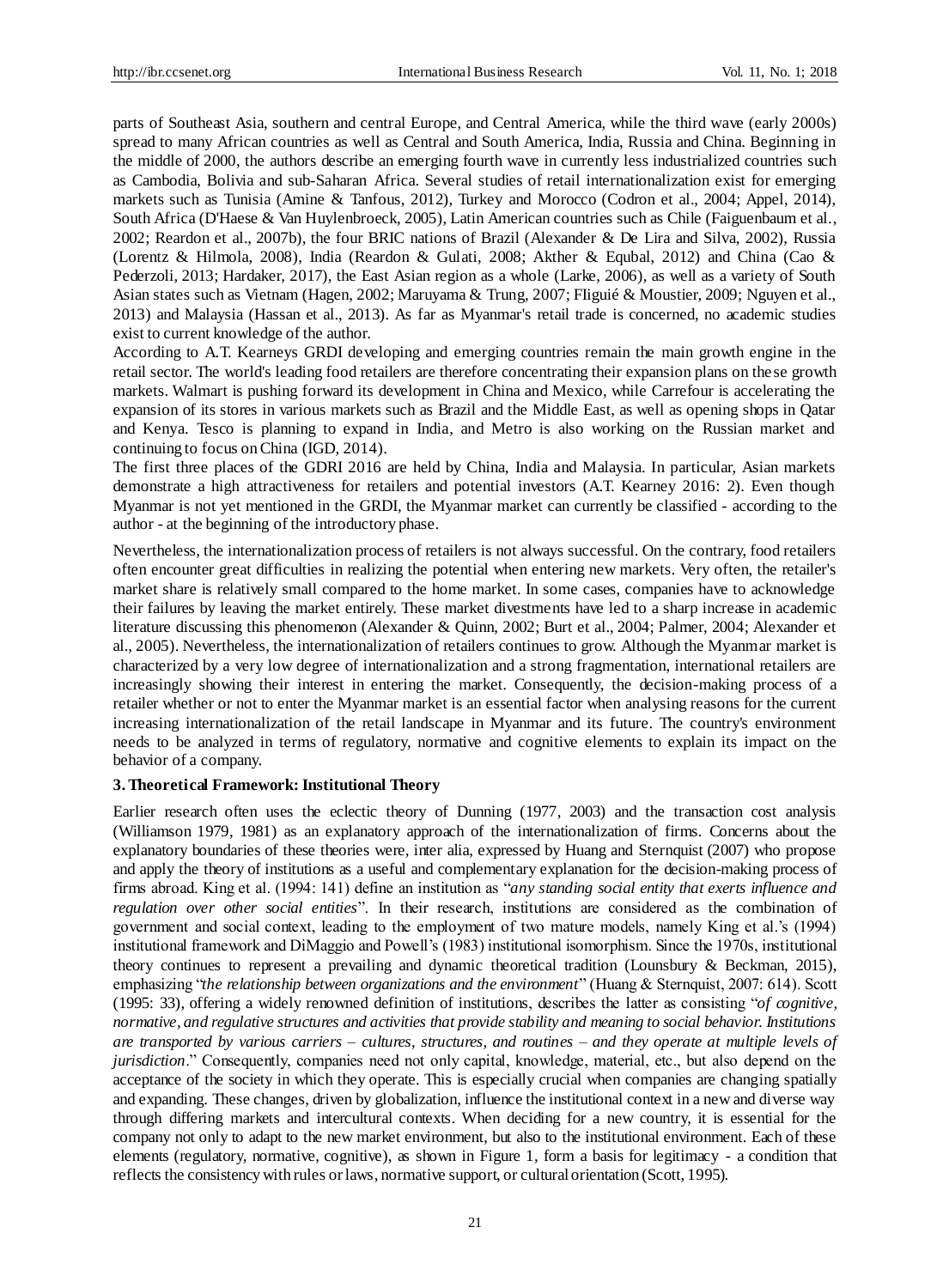|                            | <b>Requlative</b>      | <b>Normative</b>                  | <b>Cognitive</b>                                            |
|----------------------------|------------------------|-----------------------------------|-------------------------------------------------------------|
| Basis of compliance        | Expedience             | Social obligation                 | Taken for granted                                           |
| Mechanism                  | Coercive               | <b>Normative</b>                  | <b>Mimetic</b>                                              |
| Logic                      | Instrumentality        | Appropriateness                   | Orthodoxy                                                   |
| Indicators                 | Rules, laws, sanctions | Certification.                    | Prevalence,                                                 |
| <b>Basis of legitimacy</b> | Legally sanctioned     | accreditation<br>Morally governed | isomophism<br>Culturally supported,<br>conceptually correct |

Figure 1. Three pillars of institution (own illustration based on Scott, 1995: 35)

Within the framework of the regulatory dimension, institutional theory emphasizes legal and political factors, which are often very specific, depending on the country. According to Scott (1995), the strongest influences that organizations face are legal regulations in their home country as well as in the foreign market. For the retail sector a wide range of laws and regulations are formulated which encourage or inhibit retailers to enter the market. Vida et al. (2000) refer, for example, to the laws on opening-times in Germany, which limits the opening hours of retailers. The regulatory element thus emphasizes the conformity of legal systems as the basis of legitimacy. Normative components introduce "*a prescriptive, evaluative, and obligatory dimension into social life*" (Scott, 1995: 37) and help to understand how "*values and normative frameworks structure choice*" (Scott, 1995: 38). In order to be successful, a company's practices have to comply with local value systems. Legitimacy is an important factor for the acquisition, survival and performance of resources, which can typically be summarized as 'effectiveness' according to Powell and DiMaggio (1991). While internalized commitments and moral convictions have priority, the normative mechanism aims at the organization's desire to behave adequately according to internalized behavior and other expectations (Scott, 1995).

Since the company's decisions also depend on social and cultural factors (Simon, 1959), the cultural distance between the home and foreign market strongly affects the decision-making process. Kogut and Singh (1988: 422) define cultural distance as "t*he degree of difference in cultural norms between countries.*" Cultural distance includes a variety of differences in the legal order of a country, administrative practices, consumer habits and working styles, then again increasing the integration costs of an international retailer (Hofstede, 1980). Two opposing theories attempt to explain attitude and behavior in different countries: On the one hand, the convergence theory assumes that industrializations exhibit the same behavior while they differ culturally. Conversely, the divergent theory asserts that individual attitudes change, although the economy and society of two countries tend to agree (Xu-Priour & Cliquet, 2013). The normative element emphasizes the moral basis for the evaluation of the legitimacy accordingly, and the cognitive element emphasizes the cultural legitimacy, which results from the assumption of a common way of thinking. Representatives of cognitive theory (e.g., Powell & DiMaggio, 1991) focus on conceptual concepts, mental models, and interpretations of common meanings that represent the influences from the perspective of the microenvironment. In contrast to the disadvantages of the macroenvironment (home and host market), the micro-environment presents challenges that arise from the company itself (Davis et al., 2000).

In the last three decades the theory of institutional theory has produced a significant literature volume (Aldrich  $\&$ Fiol, 1994; Suchman, 1995; Peng & Heath, 1996; Dacin, 1997; Lawrence et al., 2001; Sherer & Lee, 2002; Aten & Howard-Grenville, 2012; Zilber, 2012). Powell and DiMaggio's (1991: 1) objection is still valid today: "*it is often easier to gain agreement about what it is not than about what it is"*. The institutional environment influences the organizational behavior of a company, which is integrated into its own internal and external organization. While internal frameworks consist of the established standards, structures and decisions, the external institutional environment includes a number of other organizations, such as customers, suppliers, authorities and competitors (Meyer & Rowan, 1977).

In response to Vida et al.'s (2000) call "*for the inclusion of external environment factors into the development of a model of retail internationalization by introducing institutional theory as a potential theoretical framework*", Huang und Sternquist (2007: 614) emphasize the differences between retailers and producers within the framework of international expansion. They stress the high cultural sensitivity of the retail sector, particularly the food industry. The internationalization of grocery retailers proves to be particularly difficult, as the customer has to be approached directly with a comprehensive offer consisting of the provision of goods and services on the spot (Turban & Wolf, 2008). While fashion trends occur on a global scale, food retailers are facing a much more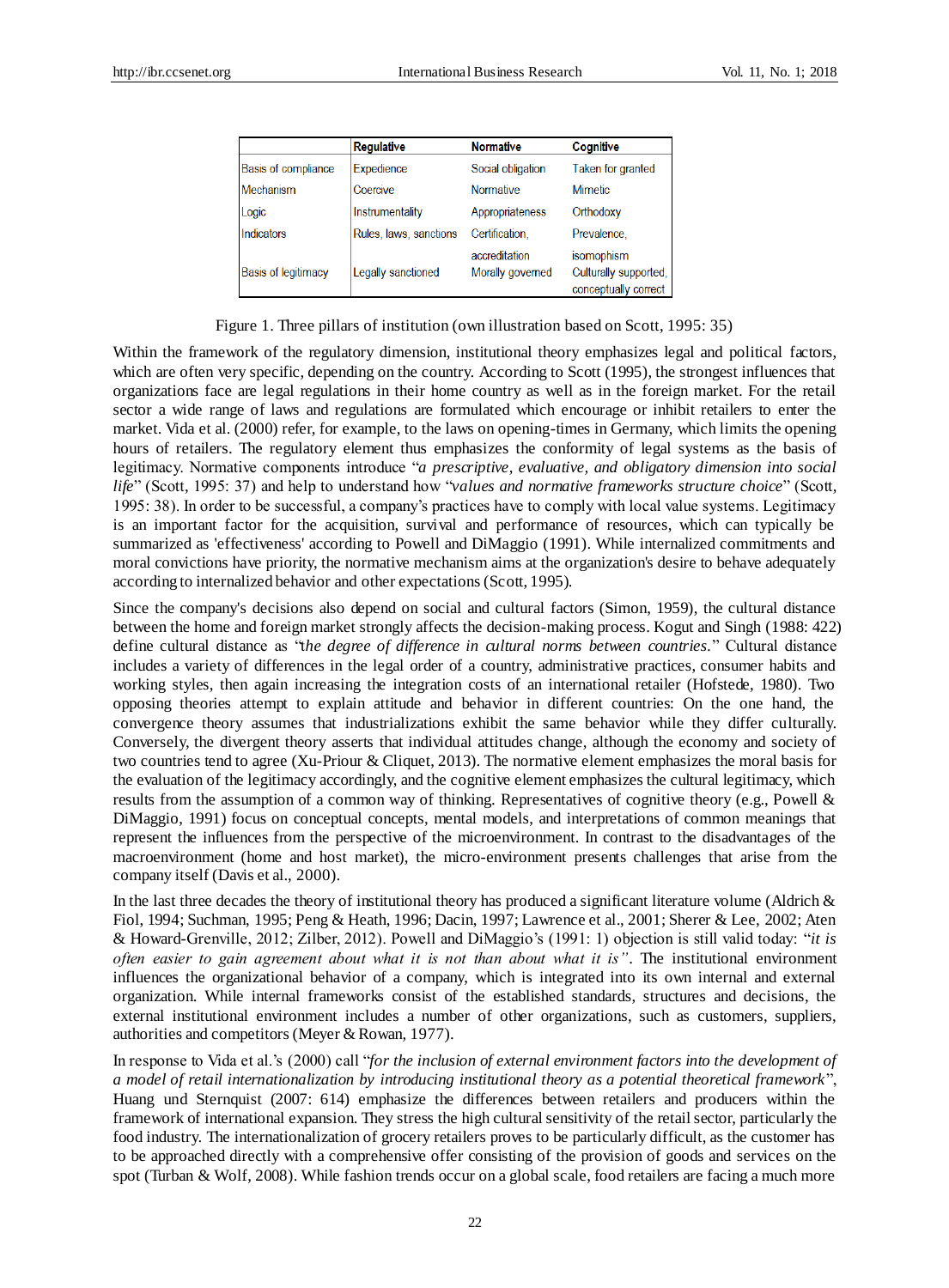complex market, in which eating habits can be very different, even within a market. Food retailers have to a certain extent to become a substantial part of the community itself in which they wish to conduct business. Failure estimates can lead to undesirable consequences and even result in a market exit. Examples include Walmart in Germany (Senge, 2004; Christopherson, 2007) and South Korea (Halpete et al., 2008), Aldi in Greece (Handelsblatt, 2010), Walmart and Carrefour in Korea (Young-Sang, 2011) and Tesco's "Fresh & Easy" in the USA (Euromonitor, 2013).

Huang and Sternquist (2007) note that studies to date mainly focus on the application of institutional theory to the domestic retail sector. They argue, however, that retailers are exposed to isomorphic pressure - both from their own internal environment as well as from the external environment of the respective country.

Institutional frameworks therefore influence business decisions. Each of the elements (regulatory, normative and cognitive) provides a basis for the legitimacy of the company's decision - a condition that reflects congruence with rules or laws, normative support, or cultural orientation. Companies are therefore trying to gain legitimacy by respecting the social system of their institutional environment. They achieve this through isomorphism, a compelling process that creates units when exposed to the same environmental conditions. Therefore, the institutional theory may prove useful in analyzing the market entry opportunities of retailers in the international arena. The conceptualisation of institutional theory therefore serves as the basis for the investigation of food retailing in Myanmar and is primarily used to examine the external environment of a retail company within the decision-making process.

## *3.1 The Institutional Framework of Myanmar - Current Developments*

Akehurst and Alexander (1995: 6) confirm that the study of retail internationalization processes of is "*the study of contextualized change over time*." The analysis of the retail environment must therefore encompass a broader economic and social context. Au-Yeung (2003: 136) underlines the importance of "*differences in economic, social, cultural, technological and political conditions (…)"*, since *"(…) retail expertise is rooted in a specific set of underlying (…) conditions and level of infrastructure development*."

Myanmar is gradually becoming an attractive food retail market. From 2012 to the end of 2014, Myanmar's retail trade grew by an estimated 7-15% per year, in line with GDP growth of over 7% over the same period last year (Oxford Business Group, 2016). From 2009 to 2013, all categories of consumer goods recorded a significant increase in sales. Packaged groceries augmented by 12%, with the sale of canned food and baby food revealing the most significant increase (24 and 22% respectively). For 2014 to 2018 a growth of 15% is predicted for the consumer goods industry. Soft drinks experienced an average annual growth rate of 18% between 2009 and 2013, and growth rates of 23% are predicted for 2014 to 2018 (Euromonitor, 2014).

Generally, the economic potential of the country is enormous. McKinsey writes of a "*key moment*" (2013: 1) in the history of Myanmar, while Germany Trade and Invest (2013) speaks of a "*gigantic catching up, supported by continuous increases in employment and purchasing power*". The modern retail sector in Myanmar is still in its infancy, while 90% of retail sales are still traded on traditional markets, so-called wet markets. 10% which are classified as 'modern', are mostly supermarkets, which are concentrated in the three main population centers of Myanmar: Yangon (the economic center with about 4 million inhabitants), Naypyidaw (government seat, about 1 million inhabitants) and Mandalay second largest city with about 1.1 million inhabitants). The still small share of retail sales through modern formats is said to increase to 25% by 2020 (IGD, 2015).

In fact, Myanmar is rapidly developing a new retail structure that orientates itself on more developed Asian neighbors. Although traditional markets still dominate the sector and remain an integral part of the purchasing behavior of the people of Myanmar, over 50% of people in Yangon visit a grocery store and 30% a convenience store. The situation seems to change quickly: Modern retailers are moving in, and some are communicating aggressive expansion plans, even in Myanmar's second-tier cities (Euromonitor, 2014). In 2012, Coca-Cola reported its market reentry. After more than 60 years, Coca-Cola will be delivered again in Myanmar (The China Post, 2012). The Wall Street Journal (2013) reports an investment of around US \$ 1 billion by Coca-Cola and Unilever, which are the largest commitments made by Western multinational companies in Myanmar so far. In June 2015, KFC opened the first large US fast food chain (The Jakarta Post, 2015), with Burger Kind following in July 2016 (Planet Retail, 2016). The Krispy Kreme restaurant chain, founded in North Carolina, plans to open ten stores by 2020 (Retail in Asia, 2015a). As the first American clothing retailer, Gap Inc. has announced that it will produce clothing in two factories in Yangon (Retail in Asia, 2014). Other US companies include Chevrolet and Ford, as well as the beverage producer Pepsi, which already have a presence in Myanmar (The Jakarta Post, 2015).

The current market leader in the retail sector is City Mart Holding, which includes not only supermarkets (City Mart) and hyper markets (Ocean Supercenter), but also pharmacies (City Medicypharmacy), caf  $\acute{\text{s}}$  (Seasons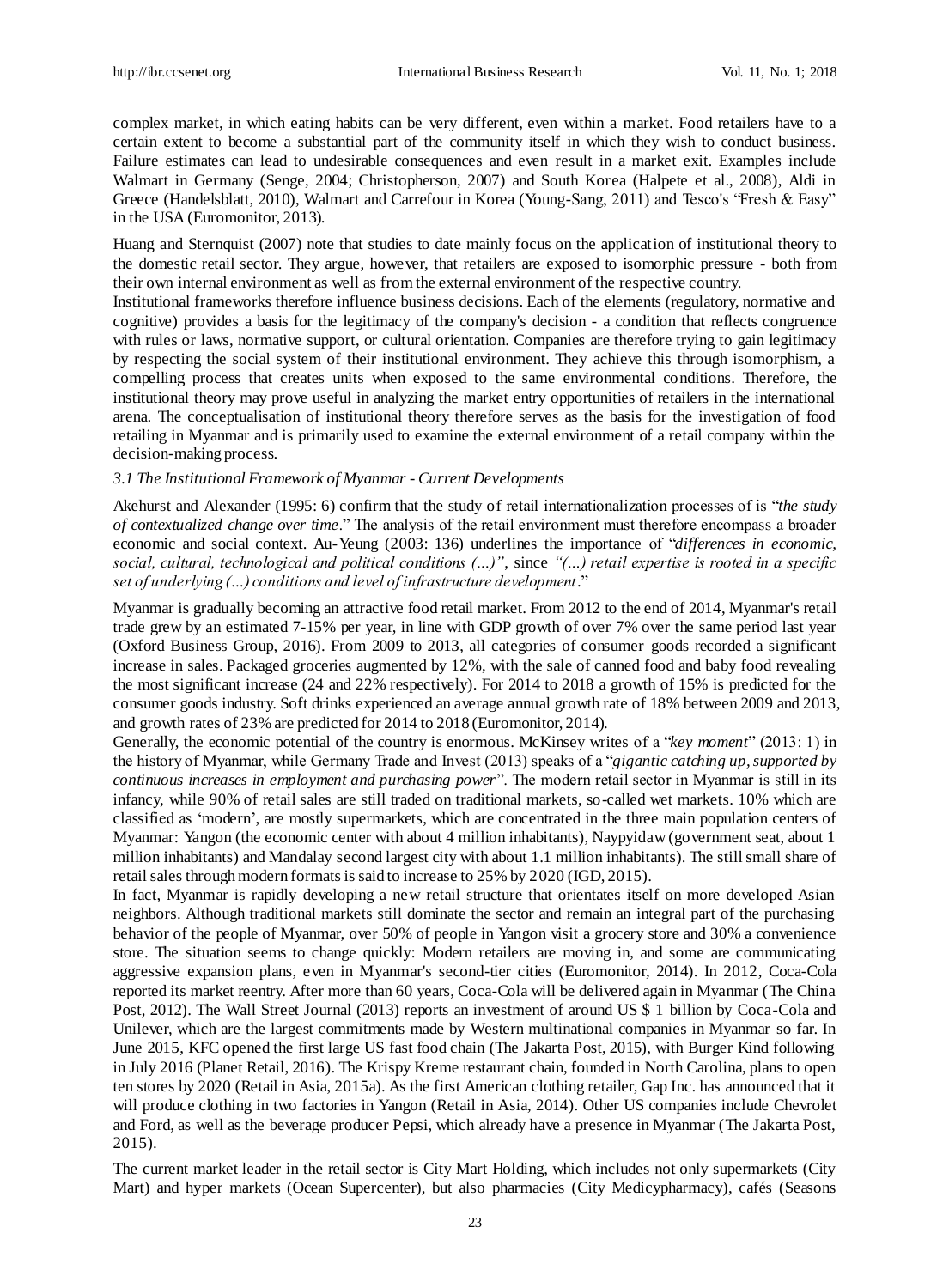Bakery & Caf é) and Shopping Malls (Cost Point, North Point). The vast majority of the sites are located in Yangon, surpassing the competitors Orange, Asia Light and Dagon (Germany Trade and Invest, 2013). It was not until the beginning of 2016 that City Mart Holding announced that it would receive a US \$ 25 million loan from the International Finance Corporation (IFC) to accelerate national expansion in Myanmar. Twenty new stores and improved standards are on the agenda for the next three years. Win Win Tint, Managing Director of City Mart Holding, commented: "*IFC's investment is a sign of confidence in our business plan as well as in Myanmar's retail sector potential*" (IGD, 2016d). One of the most popular chains is City Express, which opened the first convenience store in Yangon in 2011 and now operates around 40 stores. More than half of the City Express stores are open 24 hours a day and are located in the city center. In addition, the current figure of around 20 Grab & Go branches existing in 2015 is to be increased to 800 by 2020 (Myanmar Insider, 2015). The ABC Group, currently the largest convenience store operator in Myanmar, operates over 100 branches in Yangon and Mandalay. An expansion to 1000 stores is planned by 2020. The implementation is to take place via a franchising operation. The retailer is also keen to win new partners to expand new formats within its portfolio, including supermarkets and consumer markets (IGD 2015). The reporting on large investments in the area of online trading and mobile payments sounds promising (Retail in Asia, 2015b). It suggests that many retail formats should be simultaneously introduced to the market, similar to other developing countries that have recently opened up to the global world economy and experienced a rapid modernization of the retail landscape. As in China, and contrary to industrialized countries like Germany, trade formats do not develop over years, but rather skip development stages and are introduced more or less simultaneously (Hardaker, 2017: 61).

Foreign direct investment of US \$ 8.1 billion exceeded expectations in 2014-2015; and Myanmar's some 51 million people provide an enormous potential. Yangon has established itself as one of the top five Asian cities and is to be regarded as a global city by 2040, while the rise in urbanization is contributing to a new lifestyle, which in turn raises an increasing demand for new products and shopping possibilities.

However, only a comparatively small number of retailers have entered the Myanmar retail market. The retail structure remains highly fragmented, market concentration is relatively low and the company density of modern trade formats greatly differs throughout the country.

## *3.2 Regulative Dimension*

Within the regulatory dimension, institutional theory takes into account legal and political factors. With regard to Myanmar, state structural changes have had a significant impact on the attraction of foreign retailers in recent years. For a long time foreign retailers played no role at all.

Political events in 2012, including the return of democratic leader Aung San Suu Kyi to the Burmese Parliament, the release of political prisoners, the easing of media censorship, monetary reform and the introduction of a series of economic policy measures, triggered an avalanche of optimism on the part of potential inve stors in Myanmar and paved the way for increasing economic liberalization. The abolition of trade barriers by many countries has been a frequently undertaken by world leaders, including Barack Obama, who was the first US president to visit Myanmar in November 2012. The Constitution, which entered into force at the end of January 2011, stipulates that Myanmar pursues an economic system (Article 35). In a wider sense, this means that the regulatory dimension has an impact on a number of economic developments.

Myanmar's economy is predominantly agricultural, with 43% of its GDP attributatble to agricultural produce. The urbanization rate is relatively low compared to other Southeast Asian countries. About two-thirds of all employees live rurally (Federal Foreign Office, 2016). After decades as a clearly defined agricultural society, the last six years have shown significant progress in the development of an industrial base. The areas of textiles and clothing, food and beverages as well as building materials have grown strongly. Myanmar also has considerable natural gas reserves and other raw materials, as well as large agricultural areas and ample hydropower reserves (Federal Foreign Office, 2016). In 2014, the industrial sector accounted for 21% of GDP, doubling the almost 11% share it had in 2008. With the gradual opening-up and the introduction of laws and regulations, the improved legal environment has also helped foreigners to take advantage of Myanmar's market. Although legislation is not directly focused on the retail sector, it is clear that reforms pave the way for the development of modern retail trade. The same can be observed for other countries. A direct link between the most important reforms in the Chinese retail sector and the development and introduction of foreign retailers was described by Hardaker (2017). In Myanmar, restraint restrictions on market entry seem to have a strong positive impact on foreign retailers. Under the military regime foreign merchants were completely restricted from Myanmar for a sustained period. In 2014, the Myanmar Investment Commission lifted the restrictions. In order to attract foreign investment, its parliament passed amendments on foreign investment in November 2013. Germany Trade and Invest (2013) estimates that in the coming years the retail sector will "*grow by around 6% per year, at least in the rhythm of*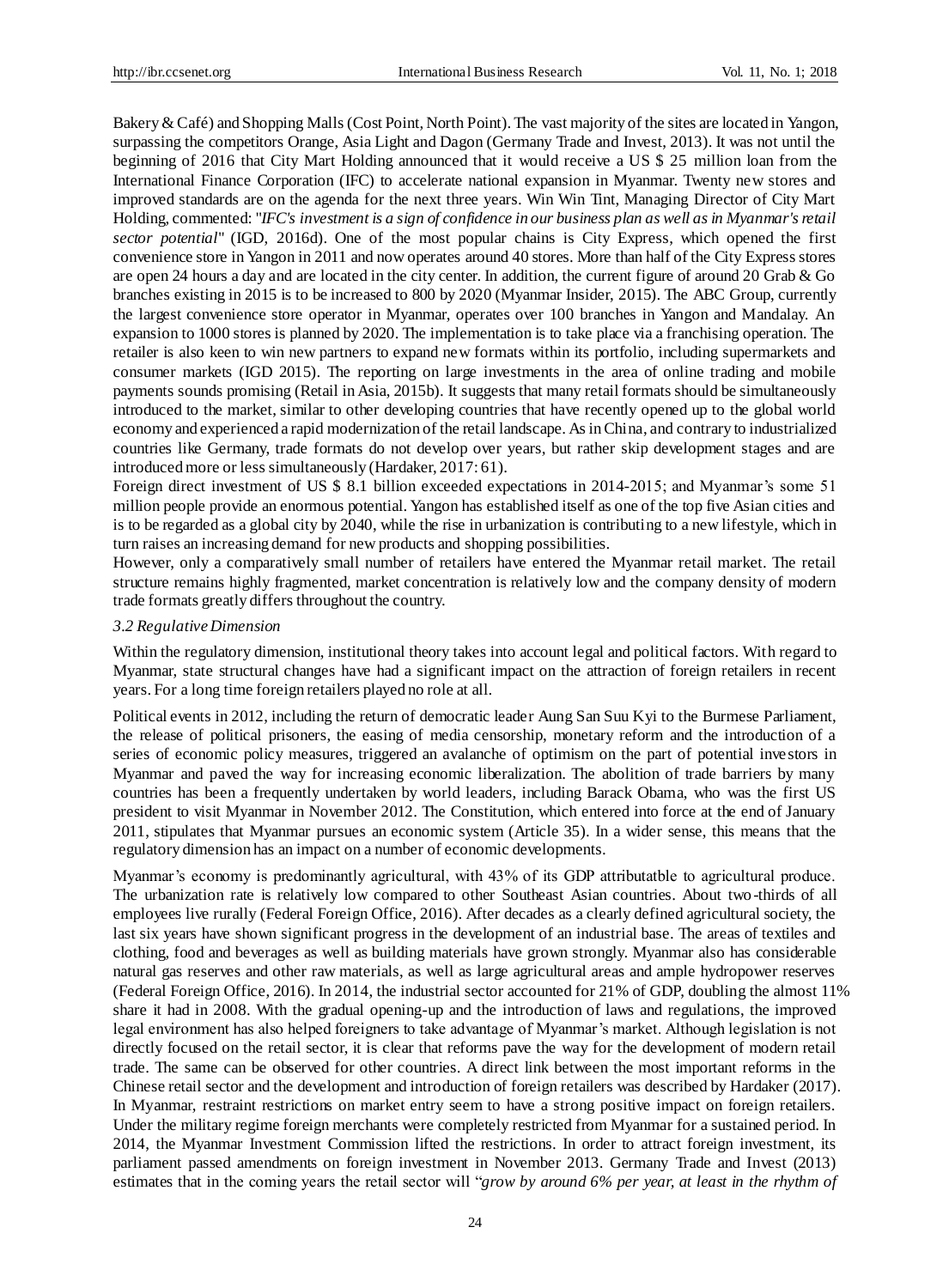*the gross domestic product*." As a matter of fact, through the opening up of the market foreign food traders are increasingly given control over their activities.

Generally, there are several possibilities to enter the market. While licensing requires the least capital investment, this does not allow the parent company to acquire a strategic stake in the company. The option of a joint venture with a Myanmar competitor offers foreign retailers the opportunity to reduce their costs and the risk of entry by working with a partner who is familiar with the market. It is only by means of an acquisition (rapid entry into the market at high costs) or an independent market entry (establishing the retail chain from the ground up) that the company is fully entitled to ownership. In addition, the transaction costs play a significant role, as the time required to enforce a contract or register real estate is generally significantly higher than in the developed home markets (Khanna & Palepu, 2010), thereby hindering the foundation of the company. Further influential factors include opening times and labor law. The longer-term goals of the Thai supermarket operator Siam macro also include expansion in Myanmar. However, the company announced that they would decide "*once the political situation has become more clear*" (IGD, 2016a). This includes, among other things, laws still in the legislative process or still in the design phase. Myanmar has had a Ministry of Environment only since 2011 and an environmental protection law since 2012 (Federal Foreign Office, 2016). Regarding the foreign investment law, the German Federal Foreign Office (2016: online) announced: "*The law can be seen as a milestone towards a more open and legally more secure economic regulation for foreign investors, but it also leaves many questions regarding market access and investment protection unanswered. The regulatory framework and the licensing procedures for foreign investment continue to be very complex*." In addition, accurate market evaluations are often difficult as there are hardly any reliable statistics available, and international organizations are freqeuently forced to make estimates (Federal Foreign Office, 2016).

Regarding the regulatory dimension within institutional theory, this article argues that a clear link between laws / regulations and the introduction of foreign retailers can be observed. This in turn means that there is a strong relationship between the point of entry, entry timing and entry mode with the strength of the rule of law in each country. In the case of Myanmar, the more stable government structures and the increased legal framework will have a positive effect on the decision-making process of retailers. However, companies are cautious in whether to invest in the market, as many laws are yet to be passed.

### *3.3 Normative Dimension*

Myers and Alexander (2007) reveal that about two-thirds of the market penetration of Western retailers lie in their respective regions. As is apparent from previous investigations, markets perceived as culturally distant from the home market tend to be entered by an entry strategy that requires less financial commitments and less control. Evans et al. (2008) explain this verdict with the perception of major risks in culturally distant markets. This provides an explanation for the majority of Asian retailers, which are already established in the Myanmar market. In terms of retailing in Myanmar, the range of problematic dimensions is broad. From infrastructural to legal-political and organizational-technological barriers, the Myanmar market, in particular, is a difficult trading position which justifies a labeling of the market as difficult and uncertain. As mentioned before, modern Myanmar retailing is still in the development phase. 90% of retail sales are generated on traditional markets. The remaining 10%, which are classified as 'modern', usually represent supermarkets, which focus on the three main population centers of Myanmar (Yangon, Naypyidaw and Mandalay). Accordingly, not only is the geographical reach of modern retail heavily restricted. Missing studies on consumer behavior and preferences in different cities also impede international retailers' entry. The understanding of and adaptation to the culture in Myanmar is another problem related to business activity. This adjustment seems particularly challenging in a country with pronounced ethnic-cultural heterogeneity and strong social-territorial and political disparities.

Culture, as defined by Hofstede (1997: 5), describes "*the collective programming of the mind which distinguishes the members of one group or category of people from another*." Hofstede (1997: 5, 10) also points out that culture influences the thinking, feeling and action pattern of a person, a country and a company. In the context of an examination of the cultural differences of more than 50 countries, Hofstede reveals four different dimensions: power gap, collectivism vs. individualism, femininity vs. masculinity and risk avoidance. Myanmar was not part of the original Hofstede studies, which is why Rarick and Nickerson (2006) state that there is no empirical data on the cultural classification of the country. Their results, however, show that Myanmar's culture is characterized by a low power gap, high femininity, moderate individualism and a high degree of uncertainty with a moderate long-term orientation. The cultural proximity to the Southeast Asian neighbors is thus given.

The socio-cultural framework conditions of a country are essential for the decision-making of a market entry, since they influence certain behavioral areas of the population and potential customers, organizations and institutions. These include, among others, the language of a country that ultimately represents the elementary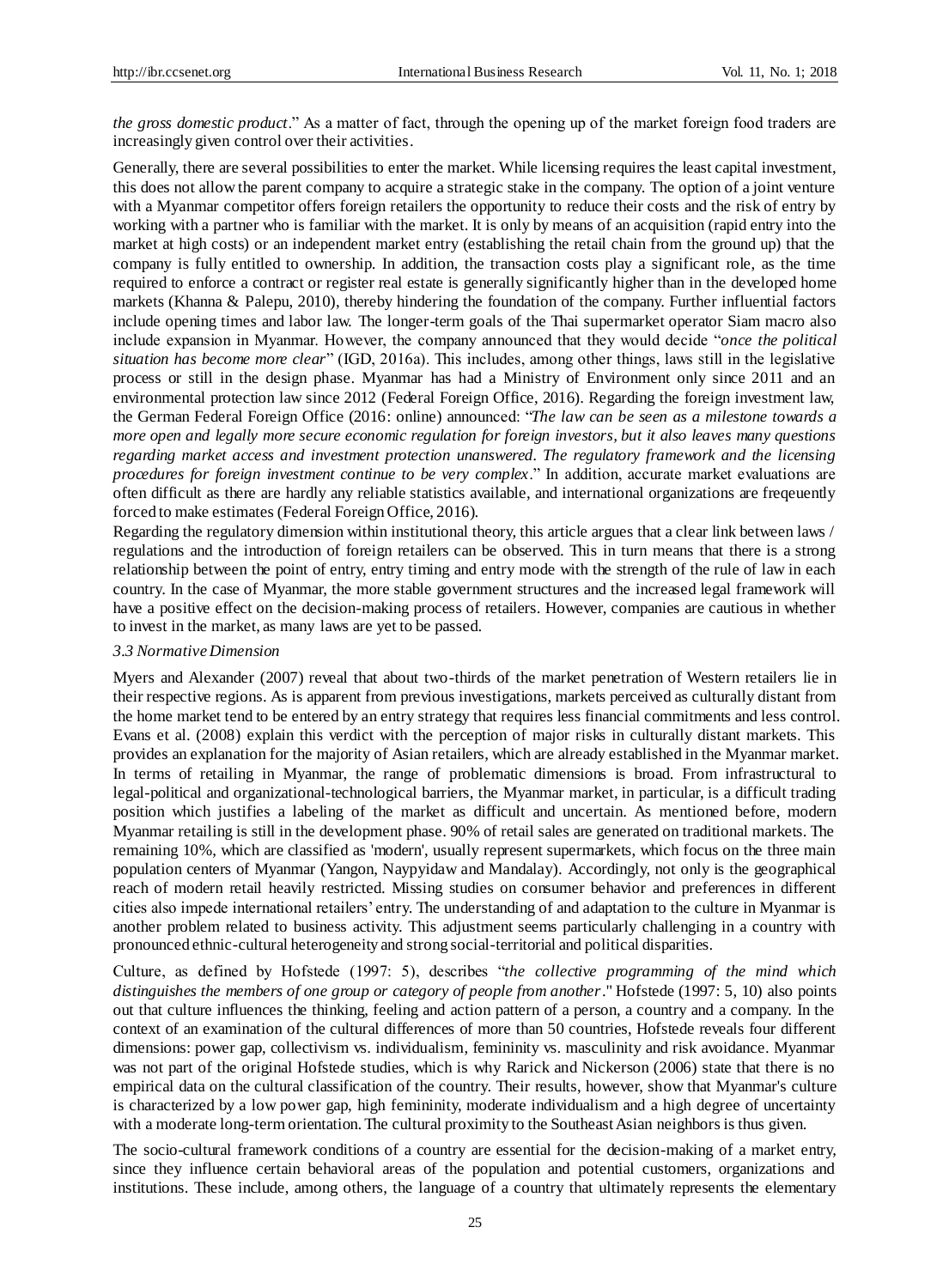means of communication between institutions and which must be adequately mastered. In the multi-ethnic country of Myanmar, a total of around a hundred different languages are spoken. The official Burmese language is spoken by about two-thirds of the population. Religion, a further socio-cultural framework, has a strong influence on customs in many countries. These influences are all the more pronounced, the stronger the institutions are connected with religious communities. Conflicts between religious communities can essentially determine what happens in particular countries. Myanmar has been strongly influenced by cultural and religious conflicts. In the North East, ethnic armed groups have been fighting the Tatmadaw for decades in their quest for self-administration within a federal system (Roewer, 2017). In the West, in the State of Rakhine, the Muslim Rohingya minority has been persecuted for decades. More than 1.1 million Rohingya Muslims are denied their citizenship in Myanmar and effectively denied a right to free movement and access to services such as education and healthcare (Roewer, 2017). Many areas are occupied by minorities and are regarded as unsafe and thus strongly hinder the arrival of international retailers. Values and attitudes, often directly shaped by religious influences, are essential to human behavior. Their importance for the behavior of buyers is obvious. These settings also include country-specific tastes and preferences, which must be taken into account in the retail sector. If they are highly heterogeneous in a country, the corresponding adjustment of the retailer to the demand on-the-spot is made more difficult. In regards to such adaptation, many Asian neighbors have an advantage and reduced barriers on account of cultural and linguistic proximity. In the context of the ASEAN agreements, Myanmar is closely linked to its neighbors, which in turn is due to the effect of regionalization, which decreases transaction costs. It is therefore not suprising that most of the foreign products are from East or South East Asia. Compared with other international suppliers, Asian retailers have a distinctive competitive advantage through regional cooperation, especially within the framework of the ASEAN Economic Community since 2016. The People's Republic of China, Hong Kong, Singapore, Malaysia and Thailand represent the traditional trading partners, while South Korea, Taiwan, Vietnam and Japan have been catching up significantly in recent years (Federal Foreign Office 2016).

Regarding the normative dimension within the framework of institutional theory, it is argued that retailers are more likely to expand into the Myanmar market if cultural and retail differences between the host country and the domestic market are small, or if the retailer's intention to adapt to the Myanmar market is correspondingly high. This can be confirmed not only by the majority of Asian retailers on-site, but also allows conclusions to be drawn on future market players. With regard to Myanmar, the country's strong cultural and religious heterogeneity and the conflicts that have been associated with it for many years represent a significant obstacle to market entry.

#### *3.4 Cognitive Dimension*

From a cognitive perspective, cultural legitimacy derives from the assumption of a common way of thinking. Huang and Sternquist (2007: 622) point out that "*the imprinting influence of the entry mode used in by a retailer in its earlier entries will result in the same entry mode in later entries especially when the situations are similar to the past*." Companies are learning not only from their own experiences, but also tend to learn from the experience of others, which often leads to the imitation of competitors. Later expanding companies take advantage of the fact that the entry risk and the associated costs are already covered by so-called first-movers (Lieberman & Montgomery, 1988). Huang and Sternquist (2007: 623) argue that retailers avoid or postpone entry decisions regarding a "*totally unknown foreign area"*. In addition, they argue that companies with no previous experience can be guided by the behavior of other retailers. Many factors, such as comparatively low monthly household income, may pose a greater obstacle for international retailers than for Asian firms. Moreover, regional and ethnic conflicts discourage foreign firms especially in view of the unpredictability of circumstances. The differences between the already entered markets, which are usually characterized by clear structures and higher available consumer spendings, are correspondingly large. This is confirmed by the high number of companies already mentioned in the Asian region, which positioned themselves at an early stage in Myanmar and are already operating in similar markets. With the first-movers who have already entered Myanmar, the first retailers are currently establishing themselves. In particular, retailers pursuing an international expansion strategy and already established in Asia will be among the first retailers to enter Myanmar. This is illustrated, for example, by the Singapore-based Parkson department store chain, which operates inter alia in Malaysia, Vietnam and Indonesia. Parkson entered the Myanmar market in 2012 and promises growth in sales of 20 - 30% in the first five years (Retail in Asia, 2012). One of the largest mobile telephones and electronic product sales chains in Vietnam, Mobile World, also plans to open stores in Myanmar. In future, the company will distribute three product groups: mobile phones, electronics and food (IGD, 2016b). According to media reports (Retail in Asia, 2016), the Japanese trade giant AEON will be the first foreign supermarket group to open its stores. As part of a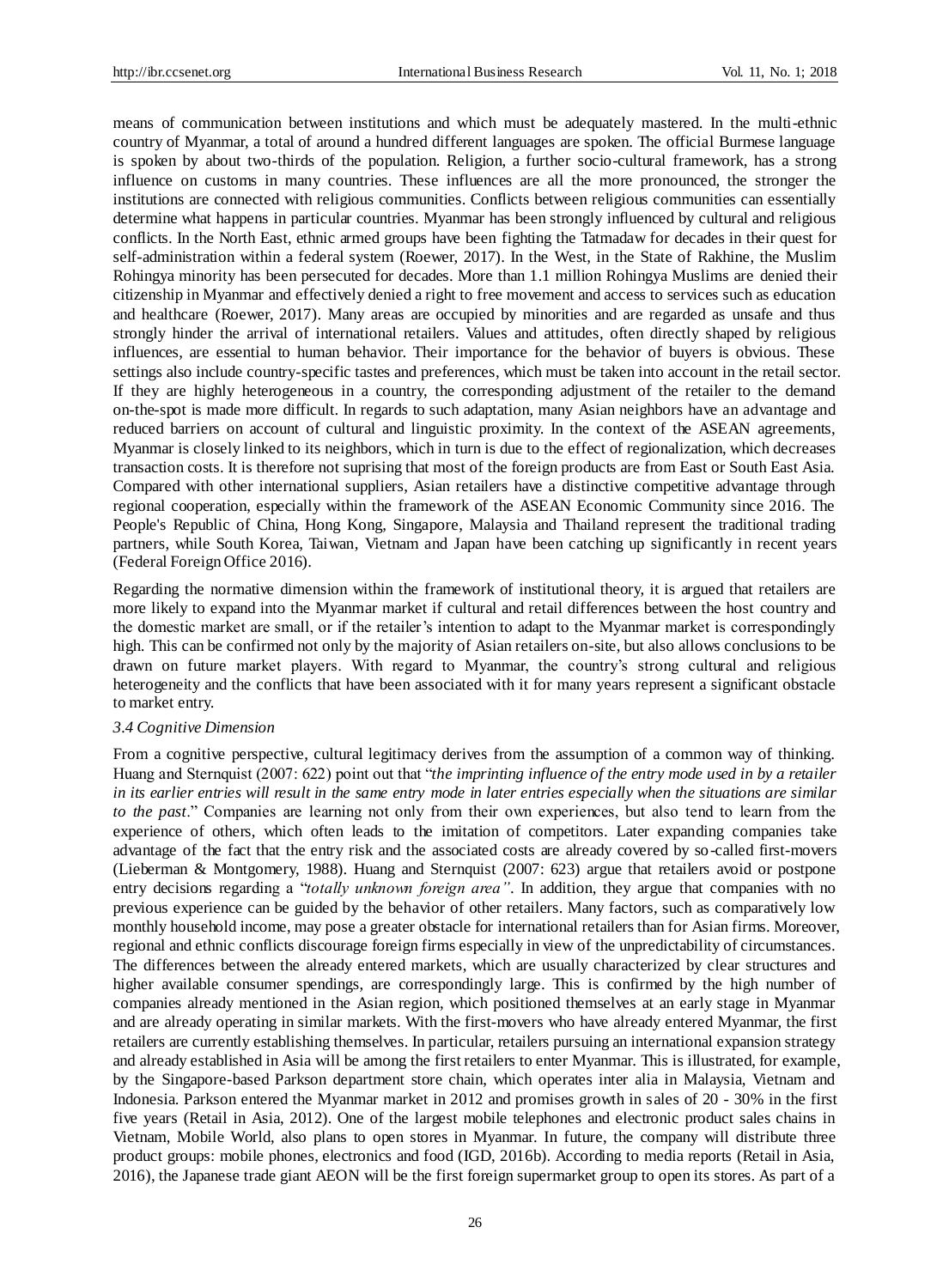joint venture with the local Creation Group, AEON will provide the majority of US \$ 8.1 million funding. At first, 14 supermarkets belonging to the Orange chain, which are mainly operated in Yangon, are taken over before additional stores will be opened. The stores will sell AEON's own brands, most of which are produced in Thailand (Retail in Asia, 2016; IGD, 2016c). These examples illustrate the fact that mainly Asian retailers are entering the market as they are already familiar with similar markets and derive cultural legitimacy through the adoption of a common way of thinking.

With each successful expansion, the likelihood that other companies will follow increases. Consequently, if retailers are able to make use of earlier comparable successes in their own or the expansion strategy of their competitors, the company is more willing to expand. As far as Myanmar is concerned, Asian retailers in particular are entering the market and will do so in the future. As far as non-Asian retailers are concerned, it is likely that internationally experienced retailers, who thus have a greater experience with market entry in economically and infrastructurally weaker countries, will sooner enter the Myanmar market.

#### **4. Conclusion**

Companies prefer to enter markets with high attractiveness and low market risk. Despite the growing attractiveness of the retail market in Myanmar (rising GDP, rising household income, etc.), many retailers are hesitant to expand to Myanmar. This article presents institutional theory as a complementary framework for explaining the selection criteria of the international retailers of foreign market penetration in Myanmar. Within the framework of institutional theory, this work emphasizes the particular perspective of grocery retailers, who generally have to adapt to the respective market even more strongly than other industries, since they are forced to respond to different consumer preferences like no other sector. The barriers to the Myanmar retail market still appear relatively high. Three points, which are by no means exclusive, are to be emphasized at this point. Firstly, the retail market in Myanmar is a consumer market with unique characteristics: not only on the basis of its own economic policy history, but also on its consumers, whose income is largely not enough to be a decisive factor in the decision-making process of foreign companies. Moreover, the food retailer strongly has to adapt to local conditions, e.g. different tastes and regulations, which in turn result in higher costs. Secondly, as food businesses tend to procure the vast majority of their products from the respective market, they are automatically intertwined with the local supply and logistics infrastructure and have to deal with the respective problems. Therefore, the inconsistencies of the local suppliers are a great risk in terms of quality. Thirdly, the immense capital investments in form of branches, distribution and logistics infrastructures make retailers sensitive and vulnerable to real estate markets and regulatory systems, as Tacconelli and Wrigley (2009: 54) pointed out earlier. With still very new and partly missing regulations in the real estate sector, Myanmar shows further uncertainties in this regard. Since the modern retail sector so far has concentrated mainly on three cities, the expansion also reveals geographic boundaries.

The present work has described the arrival of the first international retailers to Myanmar. As a result, it must be discussed whether they are capable of implementing so-called first-mover benefits. It seems that, as part of the cognitive dimension, overseas retailer decisions are neglected; rather the lacking link to similar previous successful market entries stand in the foreground. Moreover, the regulatory framework, which still leaves a number of questions unanswered, seems too uncertain. This provides an argument for the absence of many international retailers, especially from Europe. These results are consistent with previous studies by Evans and Bridson (2005), Evans et al. (2008) and Yu and Ramanathan (2012: 230), which reveal that the retail internationalization strategy is strongly influenced by the conditions of the foreign market. Consequently, retailers with a multinational orientation, as described by Zentes et al. (2011: 155) tend to enter the Myanmar market as they are focused on the adjustment of heterogeneous markets. Likewise, companies using Sternquist's multinational expansion model (1997: 263) tend to deal with changing retail concepts in order to adapt to the cultural differences of the respective country, thereby exploiting a locational advantage. The example of Myanmar shows that mainly Asian retailers have entered the market so far and that the obstacles presented still hinder or delay a market entry on the part of many Western retailers. As pointed out correctly by Huang and Sternquist (2007: 626), the dimensions of institutional theory exert influence on different corporate decisions and levels. While the regulatory dimension is oriented to the country level, corporate or cultural levels are influenced by normative and cognitive dimensions. However, as described in this paper, the three dimensions seem to influence one another. Consequently, retailers must take into account all institutional forces. Although institutional theory is a good starting point for an analysis framework of macroeconomic factors, it is far from being a precise and clear framework. There is an almost unlimited number of variables that emerge from each dimension. Since it does not contradict the economic perspective, this paper proposes institutional theory as complementary and not as a substitute for existing theories such as Dunning's eclectic theory or transaction cost analysis.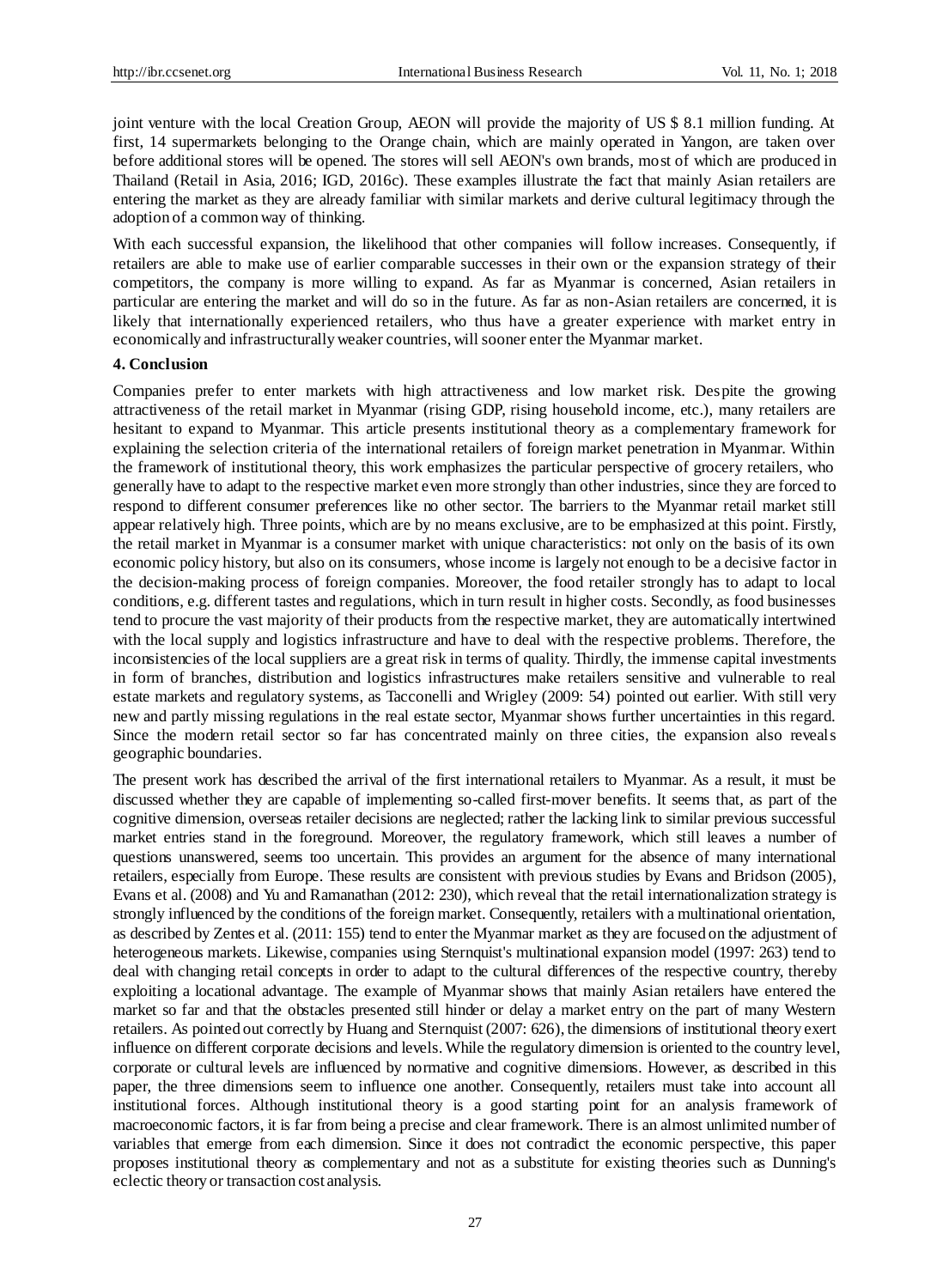However, anyone who wants to benefit from the opening and growing retail market in Myanmar must strategically overcome geographical, cultural, and economic diversity and uncertainty. Future research should further explore how institutional theory and other prevailing theories can be integrated to enhance their explanatory dimension to international trading.

Myanmar is becoming increasingly attractive to retailers from all over the world. Howard Schultz, CEO of coffee giant Starbuck, said in 2013 that the company wants to enter Myanmar "*[W] ithin the next couple of years*" (The Jakarta Post, 2013), after successful market penetration in India and Vietnam. The World Economic Forum Summit in East Asia 2013 took place in Naypyidaw and illustrates the growing interest in a country whose economy is in the midst of the world's fastest growing economic region and yet still underdeveloped. Although it is easy to anticipate rapid economic growth and an accompanying rising standard of living, there is a risk that the dynamics will be positively assessed by the above-mentioned problems. Seekins (2015: 115) argues, for example, that the political transition that has taken place in Myanmar since 2011 has often been misunderstood by foreign politicians and economists, "*in part due to wishful thinking and in part to perhaps willful ambiguity on the part of President U Thein Sein and the other retired military officers who still rule the country."*

However, before some of the above-mentioned problems can be solved completely, the risks associated with a market entry will represent an obstacle for many retailers. This paper confirms the question of the extent to which modernization and internationalization have a positive or negative impact on retailing in Myanmar and its institutions. It is important to discuss the further obstacles and the entry of modern and international retailers continuously and above all critically. The Asian retailers, which are currently expanding strongly in Myanmar, are setting the course for successful first-mover strategies and possible imitators.

#### **References**

- Akehurst, G., & Alexander, N. (1995). Developing a Framework for the Study of the Internationalisation of Retailing. *The Service Industries Journal, 15*(4), 203-209. https://doi.org/10.1080/02642069500000058
- Akther, S., & Equbal, I. (2012). Organized Retailing in India Challenges and Opportunities. *International Journal of Multidisciplinary Research*, *2*(1), 281-291.
- Aldrich, H. E., & Fiol, C. M. (1994). Fools rush in? The institutional context of industry creation. *Academy of Management Review, 19,* 645-670.
- Alexander, N. (1997).*International Retailing*. London, UK: Wiley Business and Economics.
- Alexander, N., & De Lira e Silva, M. (2002). Emerging Markets and the Internationalisation of Retailing: The Brazilian Experience. *International Journal of Retail & Distribution Management*, *2*(1), 300-314.
- Alexander, N., & Quinn, B. (2002). International Retail Divestment. *International Journal of Retail and Distribution Management*, *30*(1), 122-123. https://doi.org/10.1108/09590550210418137
- Alexander, N., Quinn, B., & Cairns, P. (2005). International Retail Divestment Activity. *International Journal of Retail and Distribution Management, 33*(1), 112-125. https://doi.org/10.1108/09590550210418137
- Amine, A., & Tanfous, F. H. B. (2012). Exploring Consumers' Opposition Motives to the Modern Retailing Format in the Tunisian Market" *International Journal of Retail & Distribution Management, 40*(7), 510-527. https://doi.org/10.1108/09590551211239837
- Appel, A. (2014). *Zwischen Basar und Supermarkt: Strukturelle Veränderungen im Lebensmitteleinzelhandel der Türkei unter Berücksichtigung von Globalisierungsprozessen.* Marburg: Philipps-Universität Marburg.
- Aten, K., & Howard-Grenville, J. (2012). Encouraging trade at the boundary of organizational culture and institutional theory. *Journal of Management Inquiry, 21*(1), 114-117. <https://doi.org/10.1177/1056492611419803>
- A. T. Kearney (2016). *The 2016 Global Retail Development Index - Global Retail Expansion at a Crossroads.* Düsseldorf: A.T. Kearney Group, Juni 2016.
- Atsmon, Y., Child, P., Dobbs, R., & Narasimhan, L. (2012). Winning the \$30 Trillion Decathlon: Going for Gold in Emerging Markets. *McKinsey Quarterly*: August Ausgabe.
- Au-Yeung, A. Y. S. (2003). International Transfer of Retail Know How Through Foreign Direct Investment from Europe to China. J. Dawson; M. Mukoyama; S. C. Choi; R. Larke (Hrsg.) *The Internationalisation of Retailing in Asia*. London, UK: RoutledgeCurzon, 136-154. https://doi.org/10.4324/9780203180495\_chapter\_8
- Burt, S. (1991). Trends in the Internationalization of Grocery Retailing: The European Experience. *The*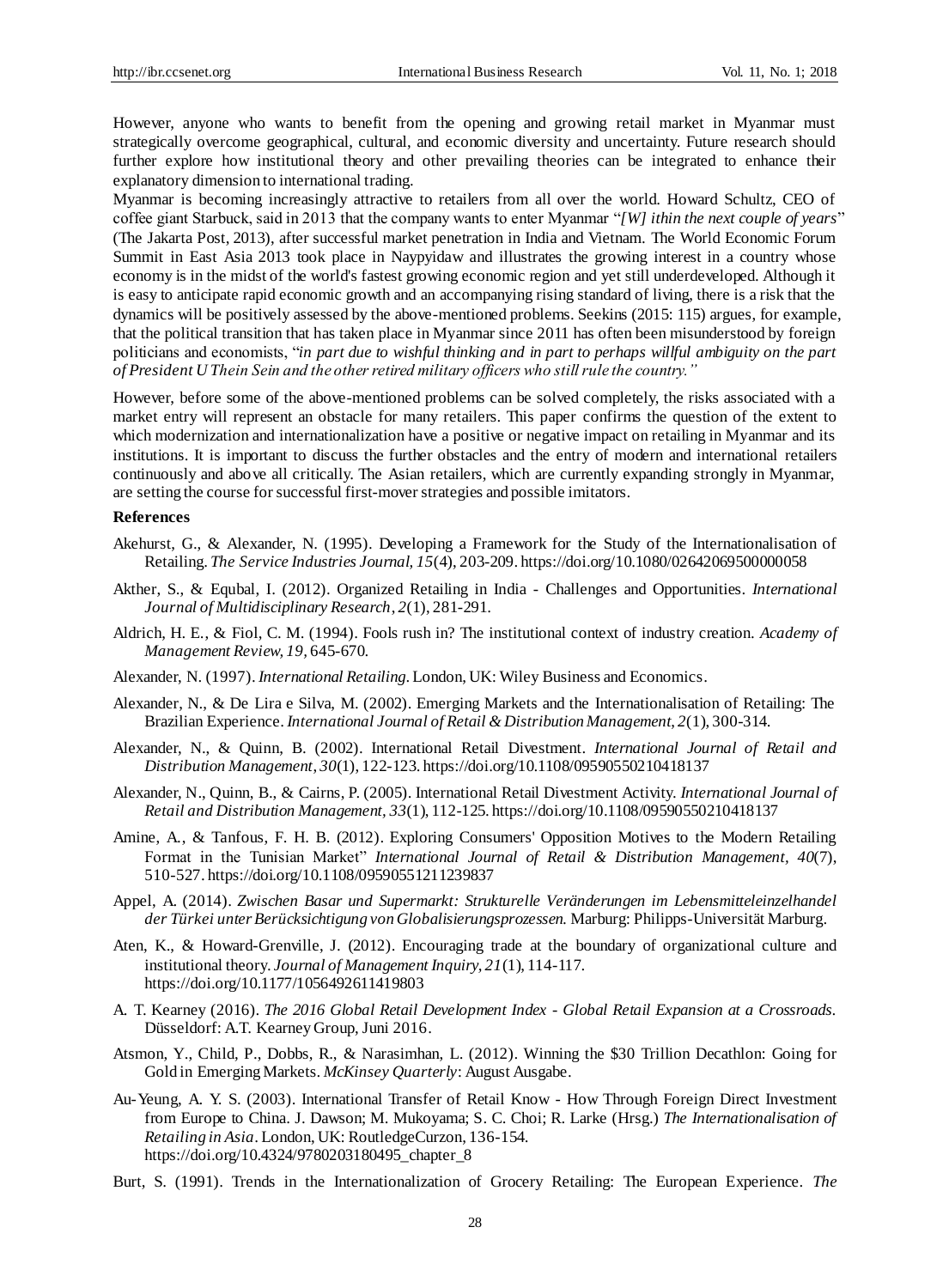*International Review of Retail, Distribution and Consumer Research, 1*(4), 487-515.

- Burt, S., Dawson, J., & Sparks, L. (2004). The International Divestment Activities of European Grocery Retailers. *European Management Journal, 5,* 483-492.
- Cao, L., & Pederzoli, D. (2013). International Retailers Strategic Responces to Institutional Environment of Emerging Market - Multiple Case Studies in China. *International Journal of Retail and Distribution Management*, *41*(4), 289-310. https://doi.org/10.1108/09590551311330555
- Cavusgil, S. T., Chauri, P. N., & Akcal, A. A. (2013): *Doing Business in Emerging Markets*. 2nd edition. U.K.: London: Sage Publications Ltd.
- Christopherson, S. (2007). Barriers to 'US style' Lean Retailing: The Case of Wal-Mart's Failure in Germany. *Journal of Economic Geography, 7*(4), 451-469. https://doi.org/10.1093/jeg/lbm010
- Codron, J. M., Bouhsina, Z., Fort, F., & Coudel, E. (2004). Supermarkets in Low Income Mediterranean Countries: Impacts on Horticultural Systems. *Development Policy Review*, *22*(5), 587-602. https://doi.org/10.1111/j.1467-7679.2004.00266.x
- Coe, N. M. (2004). The Internationalisation / Globalisation of Retailing: Towards an Economic-Geographical Research Agenda. *Environment and Planning*, *36*(9), 1571-1594. https://doi.org/10.1068/a36241
- Coe, N., & Lee, J. (2006). The Strategic Localization of Transnational Retailers The Case of Samsung-Tesco in South Korea. *Economic Geography, 82*(1), 61-88. https://doi.org/10.1111/j.1944-8287.2006.tb00288.x
- Coe, N., & Wrigley, N. (2007). Host Economy Impacts of Transnational Retail: The Research Agenda. *Journal of Economic Geography*, *7*(4), 341-371. https://doi.org/10.1093/jeg/lbm012
- Corstjens, M., & Lal, R. (2012). Retail Doesn´t Cross Borders. Here's Why and What to Do About it. *Harvard Business Review,* April: 104-111.
- Dacin, M. T. (1997). Isomorphism in context: The power and prescription of institutional norms. *Academy of Management Journal, 40*(1), 46-81.
- Davis, P., Desai, A., & Francis, J. (2000). Mode of International Entry: An Isomorphism Perspective. *[Journal of](http://link.springer.com/journal/41267)  [International Business Studies](http://link.springer.com/journal/41267)*, *31*(2), 239-258.
- Dawson, J., & Mukoyama, M. (2014a). Future Directions of Retailer Internationalization. J. Dawson; M. Mukoyama (Hrsg.) *Global Strategies in Retailing - Asian and European Experiences*. New York, USA: Routledge: 227-238.
- Dawson, J., & Mukoyama, M. (2014b). Recent Developments in Retail Internationalization. J. Dawson; M. Mukoyama (Hrsg.) *Global Strategies in Retailing - Asian and European Experiences*. New York, USA: Routledge, 5-36.
- D'Haese, M., & Van Huylenbroeck, G. (2005). The Rise of Supermarkets and Changing Expenditure Patterns of Poor Rural Households - Case Study in the Transkei Area, South Africa. *Food Policy*, *30*(1), 97-113. https://doi.org/10.1016/j.foodpol.2005.01.001
- DiMaggio, P. J., & Powell, W. (1983). 'The iron cage revisited' institutional isomorphism and collective rationality in organizational fields. *American Sociological Review, 48,* 147-160.
- Dunning, J. H. (1977)[. The International Allocation of Economic Activity.](http://link.springer.com/book/10.1007/978-1-349-03196-2) *Trade, Location of Economic Activity and the MNE: A Search for an Eclectic Approach*, 395-418.
- Dunning, J. H. (2003). Some antecedents of internalization theory. *Journal of International Business Studies*, *34*(2), 108-115. https://doi.org/10.1057/palgrave.jibs.8400010
- Euromonitor (2014). *Markets of the Future in Myanmar* [Online] Juni 2014. <http://www.euromonitor.com/markets-of-the-future-in-myanmar/report>
- Euromonitor. (2013). *The Internationalization of Retailing - Sucess, Failure and the Importance of Adapting to the Market* [Online] [http://web.euromonitor.com/Portals/71592/docs/FINAL\\_The\\_](http://web.euromonitor.com/Portals/71592/docs/FINAL_The_%20Internationalisation_of_Retail_DigitalVersion.pdf)  [Internationalisation\\_of\\_Retail\\_DigitalVersion.pdf](http://web.euromonitor.com/Portals/71592/docs/FINAL_The_%20Internationalisation_of_Retail_DigitalVersion.pdf)
- Evans, J., & Bridson, K. (2005). Explaining Retail Offer Adaptation through Psychic Distance. *International Journal of Retail & Distribution Management, 33*(1), 69-78. https://doi.org/10.1108/09590550510577138
- Evans, J., Bridson, K., Byrom, J., & Medway, D. (2008). Revisiting Retail Internationalisation Drivers, Impediments and Business Strategy. *International Journal of Retail & Distribution Management, 36*(4),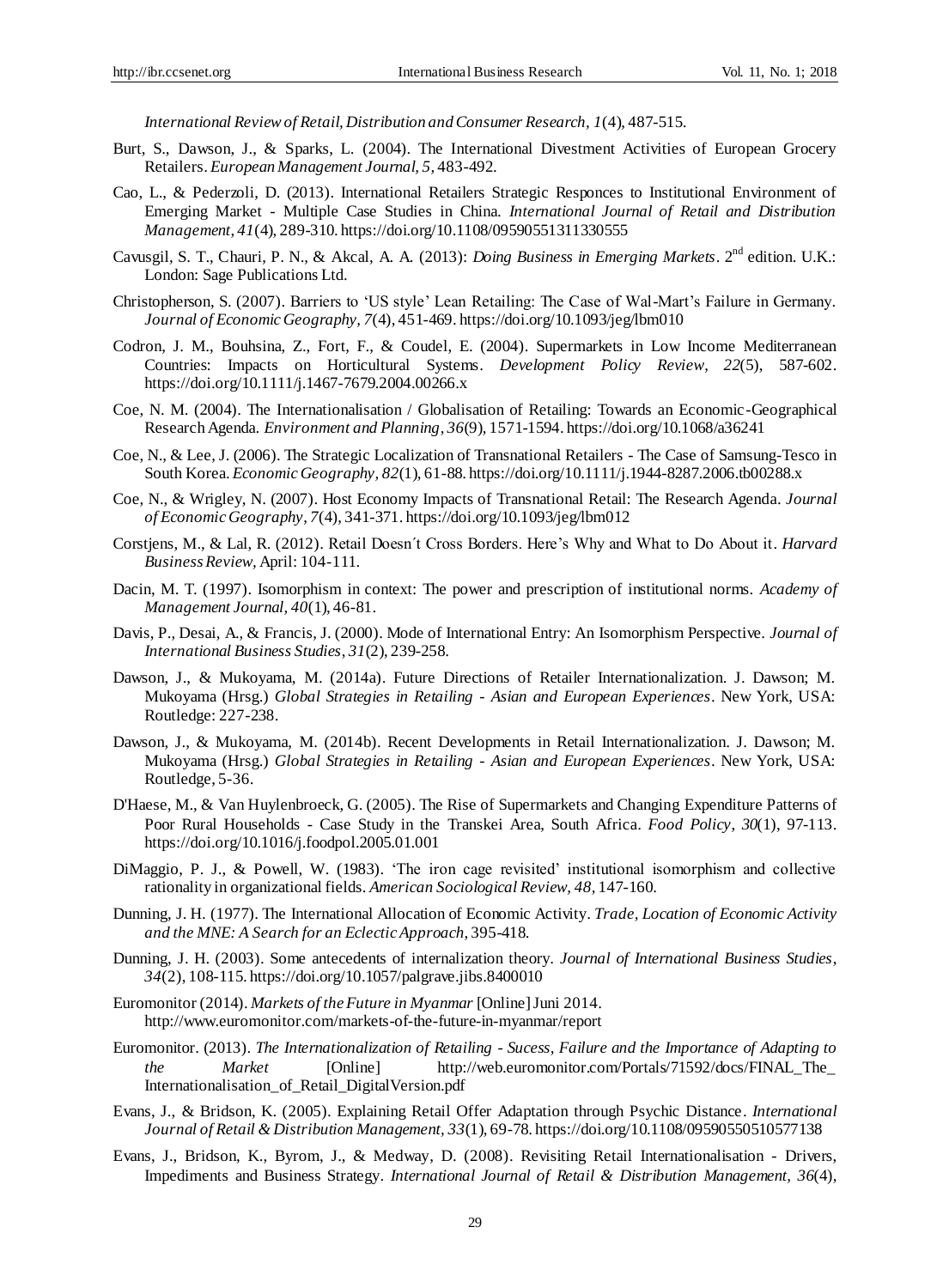260-280. https://doi.org/10.1108/09590550810862679

- Faiguenbaum, S., Berdegué, J. A., & Reardon, T. (2002). The Rise of Supermarkets in Chile: Effects on Producers in the Horticulture, Dairy, and Beef Chains. *Development Policy Review*, *20*(4), 459-471. https://doi.org/10.1111/1467-7679.00183
- Federal Foreign Office.(2016). *Wirtschaftspolitik Myanmar*. [Online] http://www.auswaertiges-amt.de/DE/Aussenpolitik/Laender/Laenderinfos/Myanmar/Wirtschaft\_ node.html
- FIiguié , M., & Moustier, P. (2009). Market Appeal in an Emerging Economy: Supermarkets and Poor Consumers in Vietnam. *Food Policy*, *34*(2), 210-217.
- Germany Trade and Invest. (2013). *Vertrieb und Handelsvertretersuche - Myanmar*, Bonn: Germany Trade and Invest.
- Gielens, K., & Dekimpe, M. G. (2002). European Grocery Retailers Caught by Internationalisation Fever. *European Retail Digest*, *35*(1), 1.
- Hagen, J. M. (2002). *Causes and Consequences of Food Retailing Innovation in Developing Countries: Supermarkets in Vietnam*. Cornell University, New York, USA.: Working Paper, Department of Applied Economics and Management.
- Halpete, J., Iyer, K. V. S., & Park, S. C. (2008). Walmart in India: A Success or Failure? *International Journal of Retail & Distribution Management*, *36*(9), 701-713. https://doi.org/10.1108/09590550810890948
- Handelsblatt. (2010). *Aldi verlässt Griechenland* [Online] 16th July 2010 http://www.handelsblatt.com/unternehmen/handel-dienstleister/rueckzugaldi-verlaesst-griechenland/349224 2.html
- Hardaker, S. (2017). The changing role of international grocery retailers in China, 1978–2016. *History of Retailing and Consumption, 3*(1), 53-69. https://doi.org/10.1080/2373518X.2017.1279870
- Hassan, H., Sade, A. B., & Rahman, M. S. (2013). Malaysian Hypermarket Retailing Development and Expansion. *International Journal of Retail & Distribution Management*, *41*(8), 584-595. https://doi.org/10.1108/IJRDM-09-2012-0085
- Hofstede, G. (1980). *Culture's Consequences*. Thousand Oaks, Canada: Sage.
- Hofstede, G. (1997). *Cultures and Organizations*: Software of the Mind. USA: McGraw Hill.
- Huang, Y., & Sternquist, B. (2007). Retailers´ Foreign Market Entry Decisions: An Institutional Perspective. *International Business Review*, *16*(5), 613-629. https://doi.org/10.1016/j.ibusrev.2007.06.005
- IGD. (2014). *Leading Retailers Review: Carrefour, Walmart, Tesco, Metro* [Online] 9. Juli 2014. http://retailanalysis.igd.com/Hub.aspx?id=23&tid=3&nid=12747&ecid=10686&uid=296571
- IGD. (2015). *ABC in Myanmar looking to expand* [Online] 22. September 2015. http://retailanalysis.igd.com/Hub.aspx?id=19&tid=2&cid=135&nid=14354
- IGD. (2016a). *Siam Makro to expand across Asia* [Online] 21. April 2016. http://retailanalysis.igd.com/Hub.aspx?id=19&tid=2&cid=135&nid=15194
- IGD. (2016b). *Asia online retail roundup* [Online] http://retailanalysis.igd.com/Hub.aspx?id=19&tid=2&cid=135&nid=14822
- IGD. (2016c). *Aeon to enter Myanmar* [Online] 26. Januar 2016. http://retailanalysis.igd.com/Hub.aspx?id=19&tid=2&cid=135&nid=15584
- IGD. (2016d). *City Mart to expand in Myanmar.* [Online] 13. Januar 2016. http://retailanalysis.igd.com/Hub.aspx?id=19&tid=2&cid=135&nid=14765
- Khanna, T., & Palepu, K. G. (2010). Winning in Emerging Markets: A Road Map for Strategy and Execution. Massachusetts, USA: Harvard Business Publishing.
- King, G., Keohane, R. O., & Verba, S. (1994). *Designing Social Inquiry: Scientific Inference in Qualitative Research*. Princeton: Princeton University Press.
- Kogut, B., & Singh, H. (1988). The Effect of National Culture on the Choice of Entry Mode. *Journal of International Business Studies, 19*(3), 411-432. https://doi.org/10.1057/palgrave.jibs.8490394
- Larke, R. (2006). Trends in Retailing in East Asia,, M. Krafft; M. K. Mantrala (Hrsg.) *Retailing in the 21<sup>st</sup> Century - Current and Future Trends*. Heidelberg: Spinger Verlag, 77-93.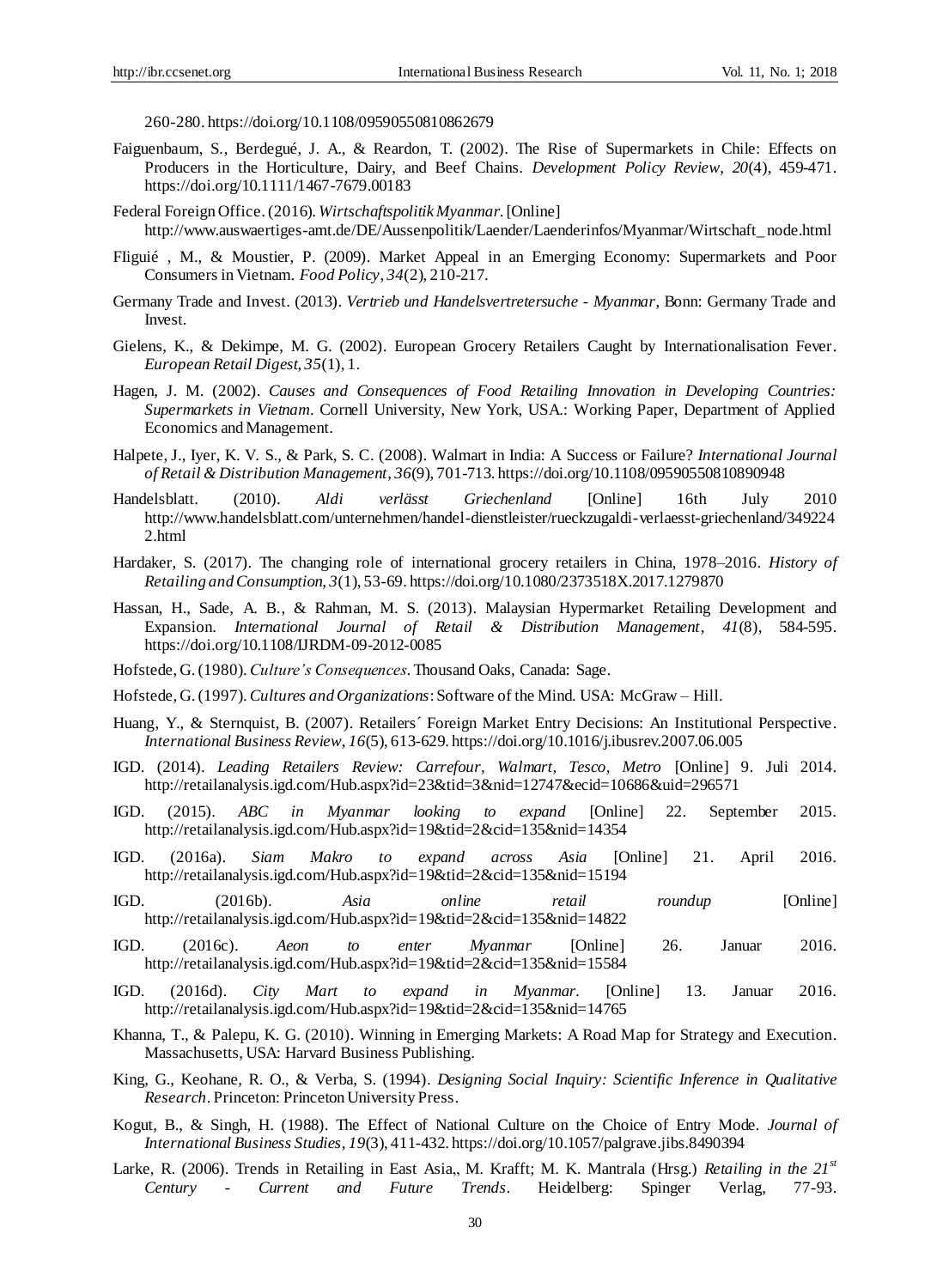https://doi.org/10.1007/3-540-28433-8\_6

- Lawrence, T. B., Winn, M. I., & Jennings, P. D. (2001). The temporal dynamics of institutionalization. *Academy of Management Review, 26*(4), 624-644.
- Liebermann, M. B., & Montgomery, D. B. (1988). First-Mover Advantages. *Strategic Management Journal* 9 (Special Issue: Strategy Content Research): 41-58.
- Lorentz, H., & Hilmola, O. P. (2008). Supply Chain Management in Emerging Market Economies: A Review of the Literature and Analysis of the Russian Grocery Retail Sector. *International Journal of Integrated Supply Management*, *4*(2), 201-229. https://doi.org/10.1504/IJISM.2008.016618
- Lounsbury, M., & Beckman, C. (2015). Celebrating organization theory. *Journal of Management Studies, 52,*  288-308. https://doi.org/10.1111/joms.12091
- Maruyama, M., & Trung, L. V. (2007). Supermarkets in Vietnam: Opportunities and Obstacles. *Asian Economic Journal*, *21*(1), 19-46. https://doi.org/10.1111/j.1467-8381.2007.00245.x
- McKinsey. (2013). *Myanmar's moment: Unique opportunities, major challenges.* Juni 2013: McKinsey Global Institute. https://www.mckinsey.com/global-themes/asia-pacific/myanmars-moment
- Meyer, J. W., & Rowan, B. (1977). Institutionalized Organizations: Formal Structure as Myth and Ceremony. *American Journal of Sociology*, *83*(2), 340-363. https://doi.org/10.1086/226550
- Myanmar Insider. (2015). *Yangon retail market ripe for expansion* [Online] Januar 2015. http://www.myanmarinsider.com/yangon-retail-market-ripe-for-expansion/
- Myers, H., & Alexander, N. (2007). The Role of Retail Internationlisation in the Establishment of a European Retail Structure. *International Journal of Retail & Distribution Management*, *35*(1), 6-19. https://doi.org/10.1108/09590550710722314
- Nguyen, H., Wood, S., & Wrigley, N. (2013). The Emerging Food Retail Structure of Vientam: Phase of Expanion in a Post-Socialist Environment. *International Journal of Retail & Distribution Management*, *48*(8), 596-626. https://doi.org/10.1108/IJRDM-07-2012-0069
- Oxford Business Group. (2016). *The Report: Myanmar 2016* [Online] http://www.oxfordbusinessgroup.com/myanmar-2016/industry-retail
- Palmer, M. (2004). International Retail Restructuring and Divestment: The Experience of Tesco. *Journal of Marketing Management, 20*(9/10), 1075-1105. https://doi.org/10.1362/0267257042405213
- Peng, M. W., & Heath, P. S. (1996). The growth of the firm in planned economies in transition: Institutions, organizations, and strategic choice. *Academy of Management Review, 21*(2), 492-528.
- Planet Retail.(2016): *BURGER KING makes tentative entry to Myanmar* [Online] 12. August 2016. https://www.planetretail.net/NewsAndInsight/article/155083?utm\_source=email&utm\_medium=email&ut m\_campaign=GlobalRetailNewsInsight&senddate=12002016
- Powell, W., & DiMaggio, P. (1991). *The New Institutionalism in Organizational Analysis*. Chicago, IL: University of Chicago Press.
- Rarick, C. A., & Nickerson, I. (2006). *An Exploratory Study of Myanmar Culture Using Hofstede's Value Dimensions* (20. Februar 2006). https://doi.org/10.2139/ssrn.1114625
- Reardon, T., & Gulati, A. (2008). *The Rise of Supermarkets and Their Development Implications: International Experience Relevant for India*. Washington, USA: International Food Policy Research Institute
- Reardon, T., Berdegué, J. A., Medina, R., & Aguirre, M. (2007b). *The Rise of Supermarkets in Mexico: Implications for the Domestic Horticultural Supply Chain and Development*. East Lansing: Michigan State University: Report to USDA.
- Reardon, T., Henson, S., & Berdegué, S. (2007a). Proactive Fast-Tracking' Diffusion of Supermarkets in Developing Countries: Implications for Market Institutions and Trade. *Journal of Economic Geography*, *7*(4), 399-431. https://doi.org/10.1093/jeg/lbm007
- Reinartz, W., Dellaert, B., Krafft, M., & Kumar V. (2011). Retailing Innovations in a Globalizing Retail Market Environment. *Journal of Retailing*, *87*(1), 53-66. https://doi.org/10.1016/j.jretai.2011.04.009
- Retail in Asia. (2012): *Department store Parkson taps Vietnam experience for Myanmar push* [Online] 19. September 2012.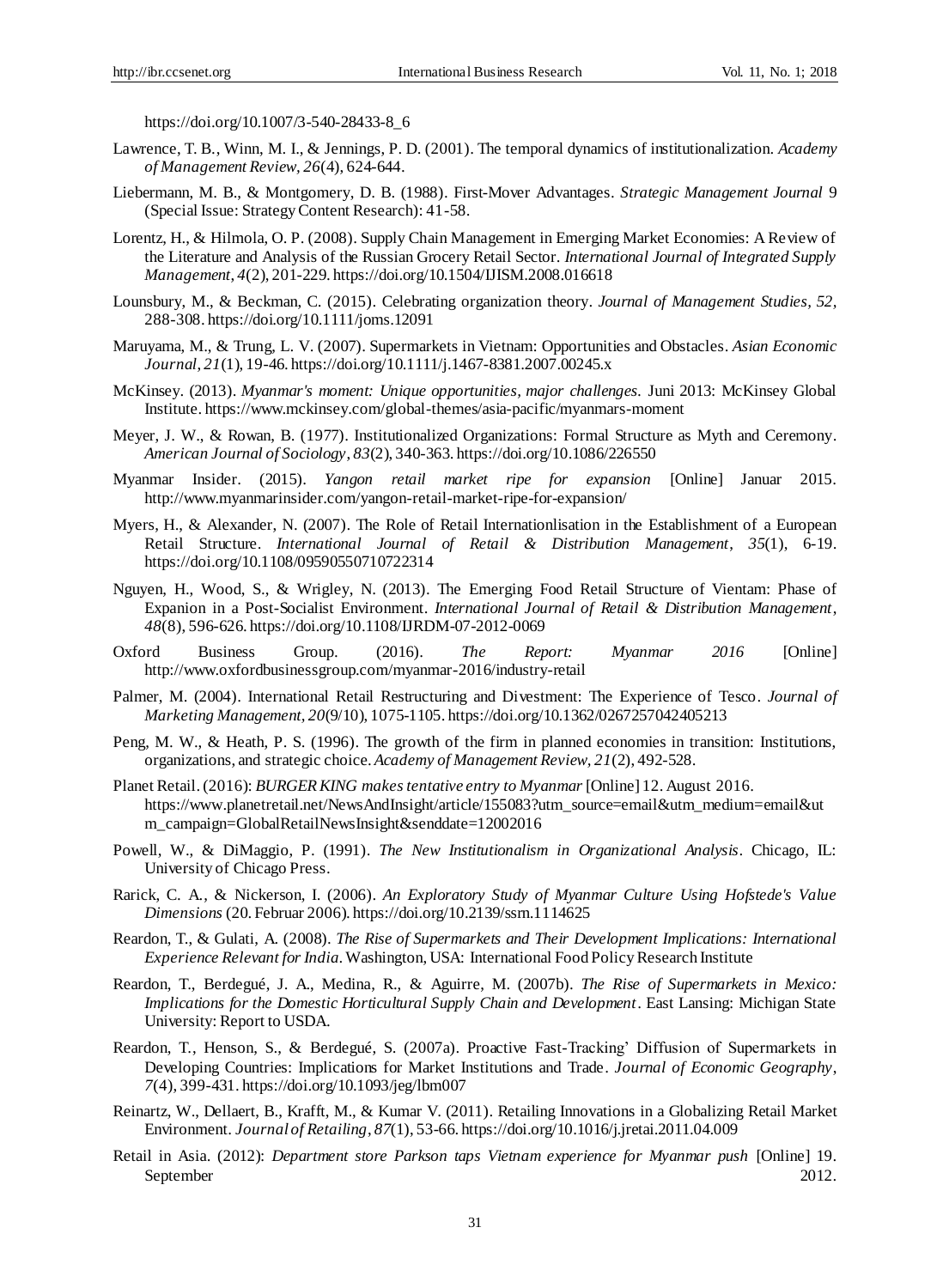http://www.retailinasia.com/in-shops/department\_stores/department-store-parkson-taps-vietnam-experience -myanmar-p/

- Retail in Asia. (2014). *Gap to be 1st US retailer to enter Myanmar market* [Online] 10. Juni 2014. http://www.retailinasia.com/in-trends/news/manufacturing\_\_logistics/gap-be-1st-us-retailer-enter-myanmar -market/
- Retail in Asia. (2015a). *Krispy Kreme to Open 10 Shops in Myanmar* [Online] 27. August 2015. http://www.retailinasia.com/in-sectors/food\_\_beverage/krispy-kreme-open-10-shops-myanmar/
- Retail in Asia. (2015b). *Taking Stock: Myanmar fast gearing up for m-commerce, m-payment* [Online] 23. Februar 2015.

http://www.retailinasia.com/in-trends/news/business\_\_finance/taking-stock-myanmar-fast-gearing-m-comm erce-m-payment/

- Retail in Asia. (2016). *This company is Myanmar's first foreign retailer*. [Online] August 2016. http://www.retailinasia.com/in-markets/rest-of-asia/in-asia-pacific/this-company-is-myanmars-first-foreignretailer/
- Roewer, R. (2017). Myanmar's National League for Democracy at a Crossroads, GIGA Focus Asia, [Online] 01. April 2017,

<https://www.giga-hamburg.de/en/publication/myanmars-national-league-for-democracy-at-a-crossroads>

- Sakarya, S.. Eckman, S., & Hyllegard, K. H. (2007). Market Selection for International Expansion Assessing Opportunities in Emerging Markets. *International Marketing Review*, *24*(5), 208-238. https://doi.org/10.1108/02651330710741820
- Salmon, W., & Tordjman, A. (1989). The Internationalisation of Retailing. *International Journal of Retailing*, *4*(2), 3-16. https://doi.org/10.1108/EUM0000000002916
- Scott, W. R. (1995): *Institutions and Organizations*. Thousand Oaks, CA, SAGE.
- Seekins, D. M. (2015). Japan's Development Ambitions for Myanmar: The Problem of 'Economics before Politics'. Journal of Current Southeast Asian Affairs, 113-138.
- Senauer, B., & Reardon, T. (2011). The Global Spread of Modern Food Retailing. G. Hamilton; M. Petrovic; B. Senauer (Hrsg.) The Market Makers - How Retailers are Reshaping the Global Economy. U.K.: Oxford: University Press, 271-290. https://doi.org/10.1093/acprof:oso/9780199590179.003.0011
- Senge, K. (2004). Der Fall Wal-Mart: Institutionelle Grenzen ökonomischer Globalisierung. *Working Paper, 4,*  July: Dortmund University.
- Sherer, P. D., & Lee, K. (2002). Institutional change in large law firms: A resource dependency and institutional perspective. *Academy of Management Journal, 45*(1), 102-119. https://doi.org/10.2307/3069287
- Simon, H. A. (1959). [Theories of Decision-Making in Economics and Behavioral Science.](https://msuweb.montclair.edu/~lebelp/SimonDecTheoryAER1959.pdf) T*he American Economic Review, 49*(3), 253-283.
- Sternquist, B. (1997). International Expansion of US Retailers. *International Journal of Retail & Distribution Management, 25*(8), 262-268. https://doi.org/10.1108/09590559710178347
- Suchman, M. C. (1995). Managing legitimacy: Strategic and institutional approaches. *Academy of Management Review, 20*(3), 571-610.
- Swoboda, B., Pennemann, K., & Taube, M. (2012). The Effects of Perceived Brand Globalness and Perceived Brand Localness in China: Empirical Evidence on Western, Asian, and Domestic Retailers. *Journal of International Marketing, 20*(4), 72-95. https://doi.org/10.1509/jim.12.0105
- Tacconelli, W., & Wrigley, N. (2009). Organizational Challenges and Strategic Responses of Retail TNCs in Post - WTO - Entry China. *Economic Geography, 85*(1), 49-73. https://doi.org/10.1111/j.1944-8287.2008.01003.x
- Tandon, S., Landes, M., & Wooverton, A. (2011). Analyzing Modern Food Retailing Expansion Drivers in Developing Countries. *Agribusiness, 27*(3), 327-343. https://doi.org/10.1002/agr.20267
- The China Post. (2012).Coca-Cola back in Myanmar officially after 60 years [Online] 12. September 2012. http://www.chinapost.com.tw/business/global-markets/2012/09/12/354080/Coca-Cola-back.htm
- The Jakarta Post. (2013). Starbucks sees Myanmar entry in couple of years. [Online] 13. Mai 2013 http://www.thejakartapost.com/news/2013/05/13/starbucks-sees-myanmar-entry-couple-years.html